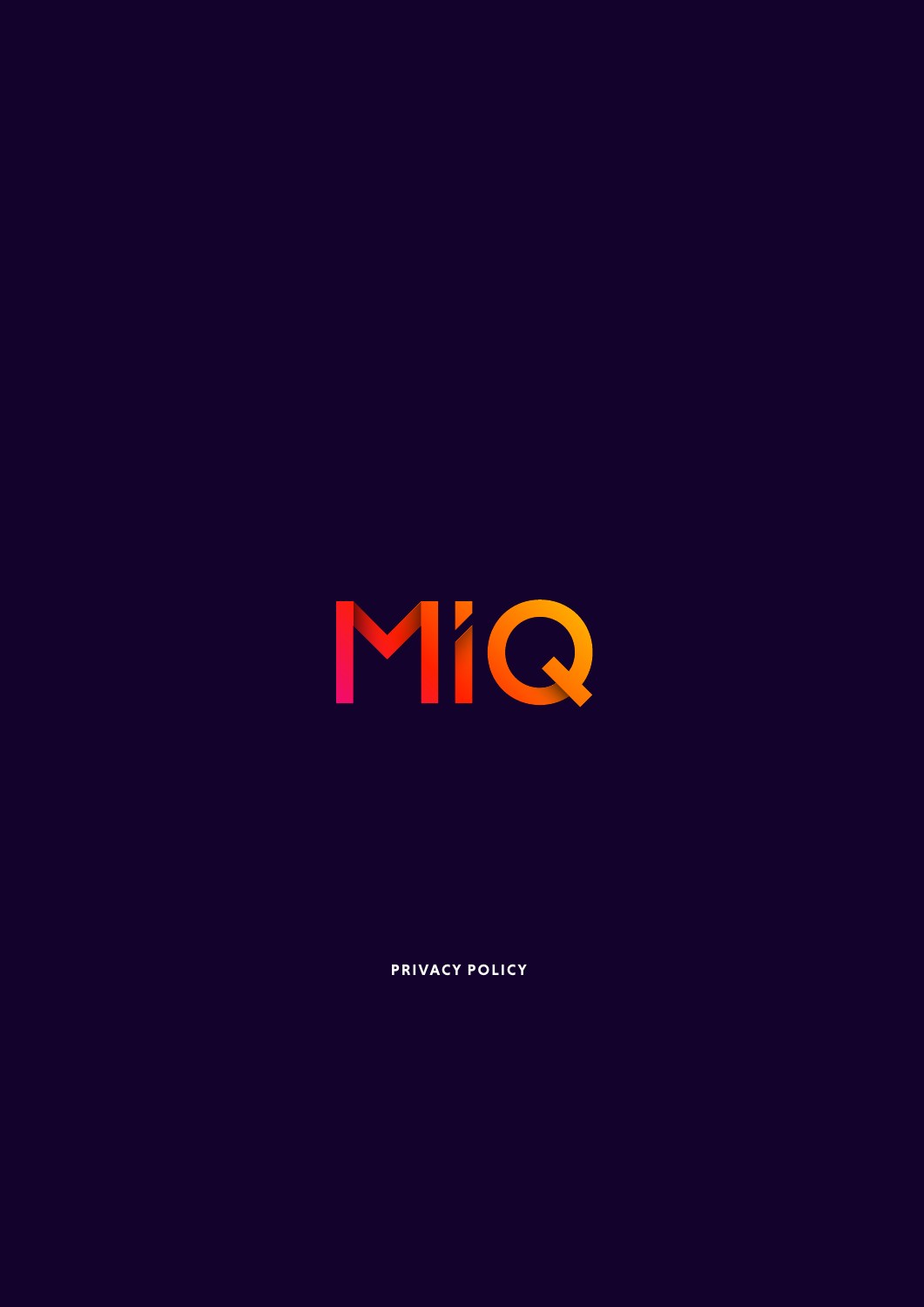# **Privacy at MiQ**

At MiQ, privacy is a top priority and we provide the below Privacy Policies to outline our practices and procedures to enable you to make an informed decision about sharing information with us.

We have 2 separate policies, depending on your country of residence:

# PRIVACY FOR ONLINE USERS IN THE EU

EU privacy notice for visitors to our website, users of third-party websites, our business contacts and visitors to our premises.

#### **Effective Date: January 1, 2020**

MiQ Digital Limited ("MiQ" or "we" or "us" or "our") is committed to protecting the personal data of individuals whose personal data we process. Please take the time to read this privacy notice, since it contains important information about how we collect, use, disclose and otherwise process personal data concerning the following types of data subjects: individuals who use this website; visitors to other publishers' websites whose browsing activities we analyse as part of digital advertising campaigns; business and marketing contacts; and visitors to our physical premises.

# **1 Who is responsible for processing your data?**

For the purpose of the General Data Protection Regulation 2016/679 and any implementing legislation (the "GDPR"), MiQ Digital Limited is the data controller responsible for any personal data we process, 6th Floor Charlotte Building, 17 Gresse Street, London, United Kingdom, W1T 1QL, UK, registration number (07321732). MiQ is part of the MiQ group of companies with offices in India, US, Germany, UK, and Canada (please see the list of affiliates in Annex 1).

# **2 Data Protection Officer**

MiQ has appointed a Data Protection Officer ("DPO"), who may be contacted as follows:

via post: ePrivacy GmbH, represented by Prof. Dr. Christoph Bauer, Grosse Bleichen 21, 20354 Hamburg, DE via email: privacy@miqdigital.com (which will reach representatives from our DPO)

Questions, comments and other communications regarding this privacy notice, or our privacy practices in general, should be directed to our DPO.

# **3 Categories and Sources of Personal Data and Purposes and Lawful Basis for Processing**

MiQ is a technology company operating in the digital advertising ecosystem. We use data analytics to help our clients (advertisers, media agencies, brands) to advertise their ads on various websites that allow third party advertising, so called 'publishers'.

We develop insights into the browsing behaviour of website users for our clients or for publishers in order to develop targeted digital advertising campaigns for our clients that create a better user experience.

We participate in various industry schemes that are designed to ensure that any user-level personal data we process for these purposes is collected and processed on the basis of the user's consent.

We also collect and process personal data about visitors to our own website [\(www.wearemiq.com](http://www.wearemiq.com)), as well as business contact data relating to the account representatives of our customers and vendors, and visitors to our physical premises.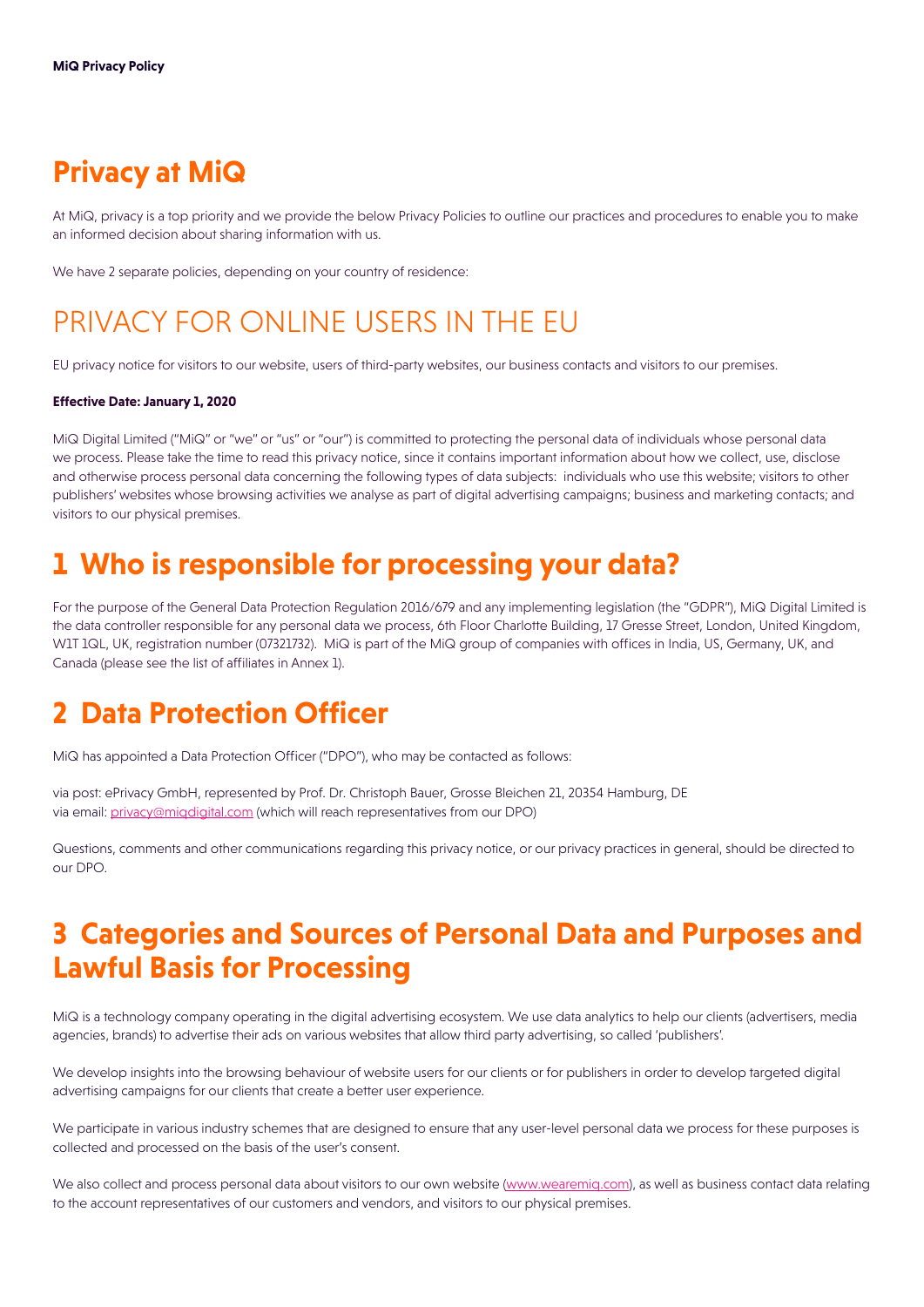# 3.1 Visitors to publishers' websites

The following content is prohibited: hate speech, defamation, tobacco, explosives and weapons, nudity, pornography, obscenity, references to sex or sexuality, illegal and recreational drugs, illegal pharmaceuticals or paraphernalia, illegal activities, violence, profanities, morally reprehensible content, piracy, misappropriation of copyright, trademark, trade secret, or patent, counterfeit goods, government forms or services, dangerous or derogatory content, shocking content, sensitive events, animal cruelty, malware, spyware, autodownloads, auto-redirect, content that interferes with navigation or with other ads, unusual CTR, deceptive content that intends to, or does, induce user action through misleading appearance or behaviour, fake hyperlinks, content resembling Windows, Unix or Mac dialogue boxes, fake interactivity, free gifts, links to quizzes and surveys, misleading claims, content enabling dishonest behaviour, content which attempts to reveal a user's sensitive characteristics and/or attempts to exploit these, or which could be viewed to discriminate, embarrass, offend or otherwise cause a legal or significant impact on a user.

- $\blacktriangleright$  A Sources of personal data
- $\blacktriangleright$  B Personal data that we collect and process
- $\blacktriangleright$  C Why do we collect your personal data and what are our lawful bases for it?
- D How long do we keep your personal data?

MiQ analyses web browsing usage in order to provide our clients (advertisers and media agencies) with the ability to improve returns on their digital advertising spend by enabling them to serve ads that are relevant to website visitors.We use cookies and similar applications to develop marketing insights about user preferences, sometime in combination with other data sets, in order to better match ad content with user interests.

## **A – Sources of personal data**

The websites that users visit may allow third parties, such as MiQ, to set cookies or similar applications on user devices or browsers when they visit the websites. We collect and analyse the data obtained via these applications. We may combine this data with aggregate data obtained from social media companies and market research firms, and user-level data from other advertising technology companies that support our services in various ways, such as fraud prevention through the detection of "bots."

## **B – Personal data that we collect and process**

MiQ collects various categories of personal data at the user level, including the following:

- IP address, which helps us to understand the broad location of a user Device ID (when users access websites on mobile devices), such as IDFA, AAID, SHA1
- User ID stored in a cookie placed on a user's browser
- **Latitude-longitude location data**
- Timestamp on accessing the website and the website URL
- Enrichment data collected about you from third parties, such as Nielsen & Eyeota.
- **T** Tweets & Twitter handles, made publicly available via the Twitter platform

User interactions with the ad placed, i.e. we will know if a user clicks on it or the user's browser & operating system type. Sometimes advertisers may provide us with information on what users have previously purchases from them and when, in order to make our predictions more accurate.

Cookie technology is placed on devices to assist with the ad delivery process. This includes:

- 1. A user ID cookie to support ad personalisation, which lasts for 90 days
- 2. An opt-out cookie to store your opt-out and consent preferences, which lasts for 90 days
- 3. A session cookie to see if a browser supports cookies, which lasts for 1 browsing session
- 4. A cookie which limits the number of ads which a given user sees, which lasts for 90 days
- 5. A cookie which denotes whether a user ID is synced with other partners in the ad-serving chain
- 6. A cookie which supports billing and reporting.

Although we do not collect information that directly identifies individual users by name or physical address, we collect your IP address and other information about you which may make this information personal data. For example, based on a user's historic browsing behaviour,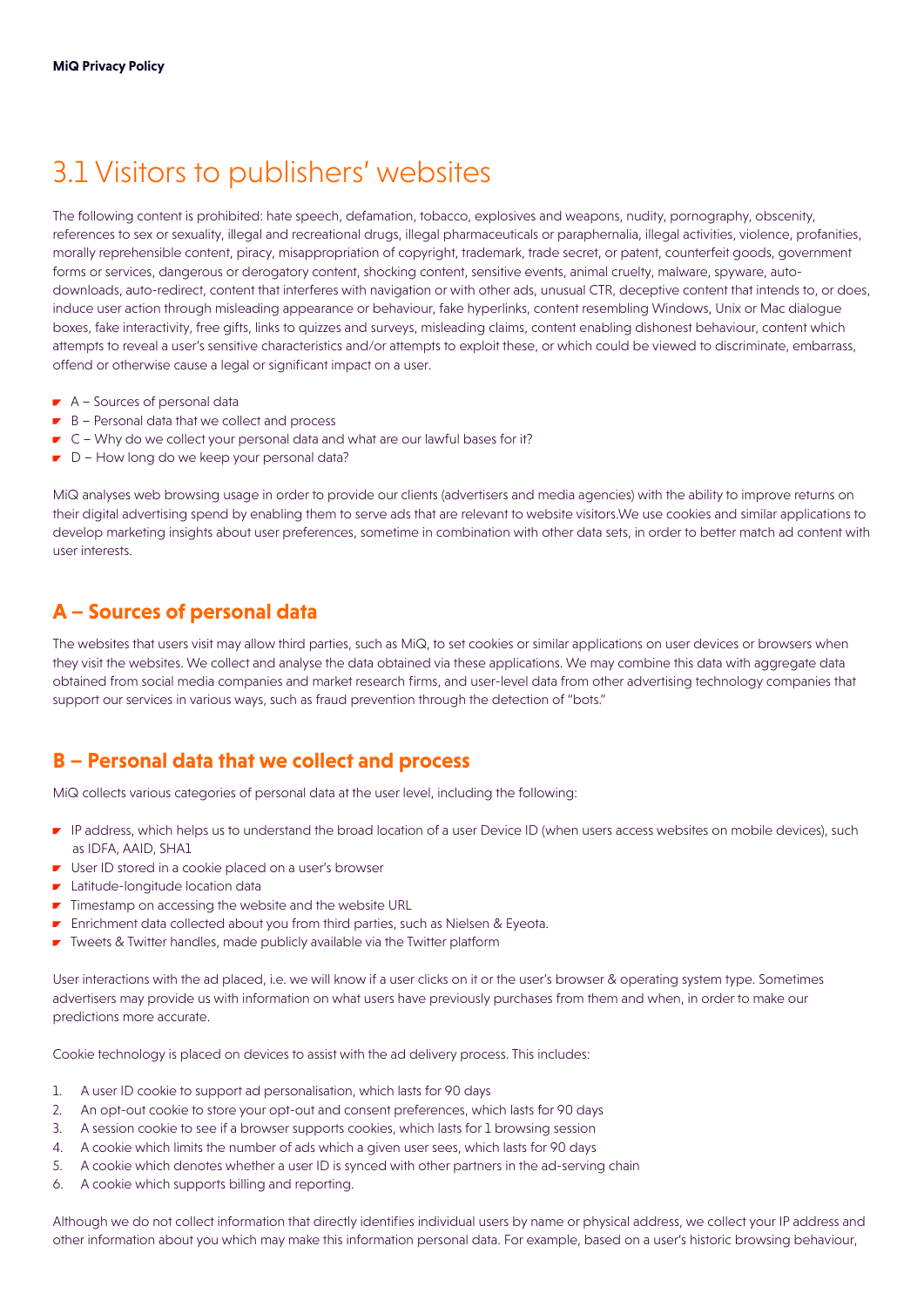we may map an IP address to a city or a geographical region and other information such as weather in that region, in order to predict users' future buying decisions.

However, we never make decisions or predictions based on the characteristics of one individual. Instead we usually only target population segments or groups of individuals. These segments involve aggregated user data of no less than 1,500 users, but more typically hundreds of thousands of users who may share common characteristics, such as demographics and specific interests, such as preferences for particular types of cars.

### **C – Why do we collect your personal data and what are our lawful bases for it?**

We collect user-level personal data so that users can see ads displayed on the websites they visit which we think are most relevant to them based on their browsing behaviour and interests. This enhances the user experience while at the same time making our clients' advertising campaigns more efficient and effective.

We use data analytics to predict user interests based on machine-learning techniques involving the use of algorithms. Our data scientists regularly review the algorithms that we use in order to ensure they are properly adjusted and error-free. MiQ has approved an "Pixel Implementation" policy which provides, among other things, that we will not target children or vulnerable adults or collect any special categories of personal data about users. MiQ's "Creative Guidelines" prohibit any discriminatory messages and place restrictions on advertising related to gambling, health & politics.

#### *Consent*

MiQ has joined a number of industry schemes including the IAB Transparency & Consent Framework (http://advertisingconsent.eu/) and Your Online Ad Choices (http://www.youronlinechoices.com) that have been developed to ensure that users are in a position to decide whether and how they want their web browser data used for digital advertising purposes. MiQ's Vendor Identification number within the transparency and consent framework is 101.

As a result, MiQ will not process personal data unless it can be evidenced that their publisher & advertiser partners have first obtained the users' permission to do so. This is usually done by means of a pop-up window that enables users to manage their preferences in regard to cookie application and related data processing.

When a user visits a website with which MiQ is associated, they will see a message asking them if they agree to allow the website publisher's and third-party cookies to be set on their device and collect information from it when they first visit it. If the user agrees to the application of cookies, they will then be asked whether they consent to the processing of the information collected for each of the following purposes:

#### Ad personalisation

The personal data We collect is used to personalise ads that you see over time on other sites. We will use the personal data We collect to infer your interests and place ads that we believe may of interest to you.

#### Ad selection, reporting and delivery

We collect information about what ads were shown, how often and when and where they were shown, whether the user clicked on them and made a purchase. This information is used to measure the effectiveness of the ads presented.

#### Content delivery, selection and reporting

We collect and analyse information about the user's interests and what content was shown, how often, when and where, and whether the user clicked on what was shown. This is done to adjust the content displayed to the user to be most relevant.

#### **Measurement**

We collect information on web visitors' use of content in combination with previously collected information. We use this data to understand and report on their use of content to our advertising clients or for MiQ's internal quality assurance purposes. In the process of using data for the above purposes, MiQ also employs the following technical features: i) matching data to offline sources, ii) linking devices and iii) precise geographic location data.

When a user agrees to the placement of cookies by Us and one or more of the identified processing activities, we will receive a message from the website where the visitor's selection has been made, notifying Us that We have permission to set a cookie, collect information on the user's device and use it for the agreed purposes. A user may withdraw consent at any time on the websites visited or by changing their preferences on [www.youronlinechoices.eu.](http://www.youronlinechoices.eu.) They can do this by finding the reference to MiQ and withdrawing their consent.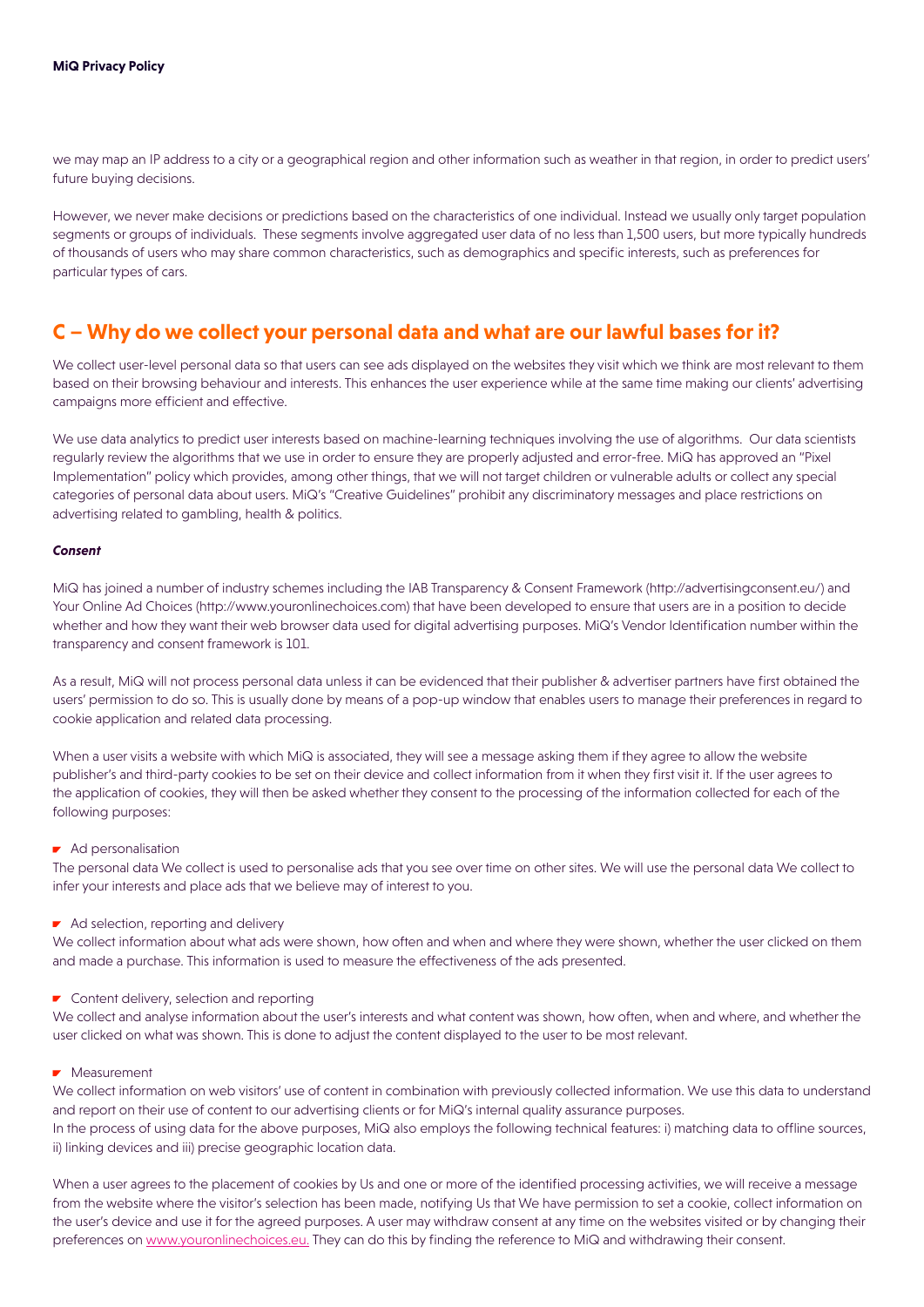## **MiQ's legitimate interest in preventing fraudulent website traffic**

We also process personal data in order to detect the use of internet "bots" or similar functionality intended to distort the popularity of websites and digital ads by simulating human browsing activity. If a user agrees to the placement of a cookie and accepts the processing of their personal data for one or more of the purposes described above, our ability to detect this type of fraudulent behaviour is important to ensure that the data we rely on to cater to user preferences is not distorted by false inputs. We therefore use a third-party vendor to assess whether the IP addresses that we are processing are associated with fraudulent activity.

## **MiQ's legitimate interest in analysing social trends**

We also process personal data in order to analyse trends in social media activity. This involves analysing common keywords that appear in public posts made available on the Twitter platform and producing aggregated insights from these to inform our advertisers about current social trends. We may use Twitter handles to identify trends relating to companies and popular personalities. Should a user wish to object to our processing of their personal data for these purposes, they may do so by contacting our DPO as indicated in Section 2 above.

## **D – How long do we keep your personal data?**

MiQ minimises the personal data it collects about users and retains the data for only limited periods.

Raw data that MiQ collects about user online activities is kept for no longer than 180 days from the date collected and is stored in a secure environment. The user-level data is either anonymised or aggregated after 180 days, which means the information is expressed only in a summary form about user behaviour representing large groups of individuals. Anonymous data may be kept at MiQ for 2 years and aggregated information relating to financial performance stored for up to 7 years for accounting and audit purposes. During the initial 180-day period, the information about user online behaviour is used to better target the ad campaigns and adjust the audience to ensure the ad is displayed to user groups that may be most interested in the product or service advertised. The data collected as part of the ad campaign may be used to develop insight reports for MiQ clients concerning advertising trends and campaign results. These reports are based on data that is provided in an aggregated form and does not allow for the identification of individuals.

# 3.2 Visitors to this MiQ Website

- $\blacktriangleright$  A Sources of personal data
- $\blacktriangleright$  B Personal data that We collect and process
- ► C Why do We collect your personal data?
- D How long do we keep your personal data?

## **A – Sources of personal data**

We may obtain your personal data from the following sources:

- **F** from you directly (for example, through subscribing to any services offered on our website [\(www.wearemiq.com\)](http://www.wearemiq.com), including but not limited to email mailing lists, interactive services, posting material or requesting services);
- from your device or browser; and/or
- $\blacktriangleright$  if you contact us, we may keep a record of that correspondence.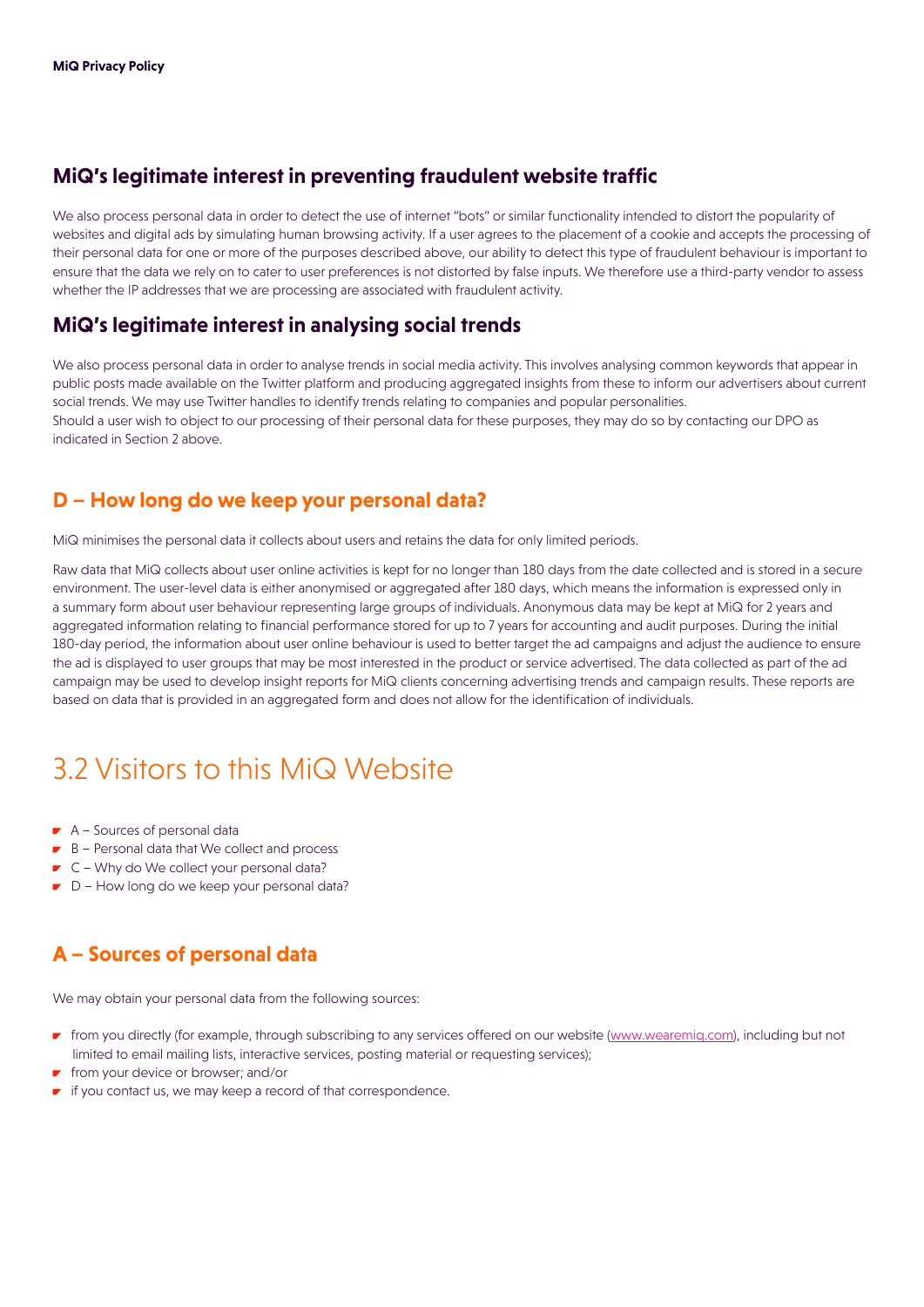## **B - Personal data that we collect and process**

- name;
- username;
- email address
- operating system;
- **browser type;**
- $\bullet$  cookie data (for more information please see the Cookie Notice ; and/or
- IP address.

## **C - Why do we collect your personal data?**

We process your personal data for the following purposes:

- To allow you to participate in interactive features of Our service when you choose to do so;
- to ensure that content from Our website is presented in the most effective manner for you and for your device;
- to allow Us to share information in order to provide any product or service you have requested;
- for the provision of support services;
- **F** for the management of Our customer records;
- $\blacktriangleright$  for system administration purposes;
- for monitoring statistical data about Our users' browsing actions and patterns, the number of visitors to Our website, the pages visited and how long they stayed; and/or
- to exchange personal data with MiQ group of companies for the purpose of reporting, global management, carrying out monitoring, analysing business, and any other purposes that is incidental to or connected with the foregoing purposes.

It is in Our legitimate interests to promote Our services via Our website and to process your information for the purposes listed above. Please do not submit your information to via Our website, if you would not like Us to process your personal data for the above purpose.

If you would prefer Us not to process your personal data for the purposes above, please contact our DPO using the details set out in section 2 above.

## **D - How long do we keep your personal data?**

We will keep and process your personal data only for as long as is necessary for the purposes for which it was collected in connection with your use of our website, unless there is a legal requirement for us to keep it for longer or the data is necessary for the establishment, exercise or defence of legal claims.

# 3.3 Representatives of our existing or prospective customers and vendors and marketing contacts

We may collect personal data related to employees, directors, authorised signatories and other representatives of MiQ's existing and prospective customers or vendors as well as other marketing contacts.

Our existing or prospective customers are typically media agencies or advertisers that engage MiQ to help them improve the performance of their advertising campaigns. Our vendors include service providers that supply us with services that we use to deliver or enhance our ad personalisation and placement services.

- $\blacktriangleright$  A Sources of personal data
- $\blacktriangleright$  B Personal data that we collect and process
- C Why do we collect your personal data and what are our lawful bases for it?
- D How long do we keep your personal data?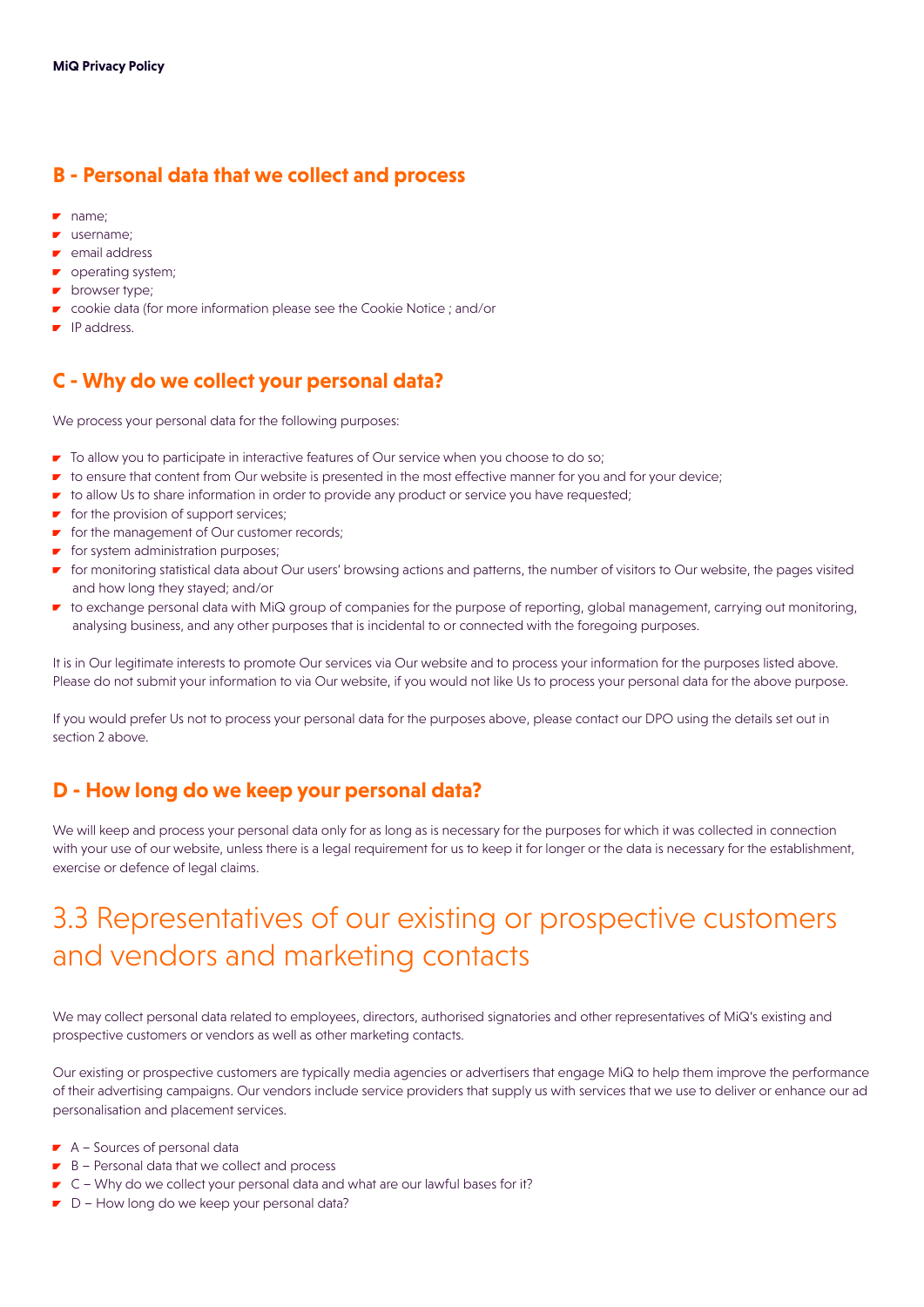## **A – Sources of personal data**

We may obtain these types of personal data from the following sources:

- $\blacksquare$  from the individual directly,
- from a company that employs the individual if they are an employee of an existing or prospective MiQ customer or vendor, from MiQ's affiliates (please see Annex 1 for a list of our affiliates);
- **during networking events that we have either hosted, sponsored or attended;**
- and/or from publicly available sources (for example, your company website or social media sites)

## **B – Personal data that we collect and process**

We may collect the following categories of personal data relating to our existing or prospective customers' or vendors' employees, officers, authorised signatories, and other associated individuals: name;

- **business address;**
- business email address;
- **business telephone number; and/or**
- **v** job title.

## **C – Why do we collect your personal data and what are our lawful bases for it?**

The purposes for which we collect and process the above-referenced categories of personal data about our business contacts, and the lawful basis for doing so, are set out in the table below.

| REPRESENTATIVES OF OUR EXISTING OR PROSPECTIVE CUSTOMERS AND VENDORS                                                                                                                             |                                              |                                                                                                                                                                                                                                   |  |  |
|--------------------------------------------------------------------------------------------------------------------------------------------------------------------------------------------------|----------------------------------------------|-----------------------------------------------------------------------------------------------------------------------------------------------------------------------------------------------------------------------------------|--|--|
| We may use personal data to:                                                                                                                                                                     | Our lawful basis for doing so is:            | Our business purpose for doing so are:                                                                                                                                                                                            |  |  |
| Provide our services to clients or<br>receive products or services from<br>vendors                                                                                                               | Legitimate Interest of MiQ or our<br>Clients | Efficiently fulfil our contractual and legal obligations<br>Management Reporting (including at an intra-group level)                                                                                                              |  |  |
| Establish and manage our relationship                                                                                                                                                            |                                              | Efficiently fulfil our contractual and legal obligations<br><b>Account Management</b><br>Understand the market in which we operate<br>Management Reporting (including at an intra-group level)<br>Exercise or defend legal claims |  |  |
| Learn about how our products and<br>services are or may be used                                                                                                                                  |                                              | Understand the market in which we operate<br>Management Reporting (including at an intra-group level)                                                                                                                             |  |  |
| Security                                                                                                                                                                                         |                                              | Managing security, risk and fraud prevention<br>Management Reporting (including at an intra-group level)                                                                                                                          |  |  |
| Let clients and potential clients know<br>about our products, services and<br>events that may be of interest to you<br>by letter, telephone, email or other<br>forms of electronic communication |                                              | Promote our goods and services<br>Management Reporting (including at an intra-group level)                                                                                                                                        |  |  |

If you object to our using your personal data for these purposes, including direct marketing, please contact our DPO as indicated in Section 2 above. Where we use your email to communicate marketing information to you we will seek your prior consent where required to do so by law.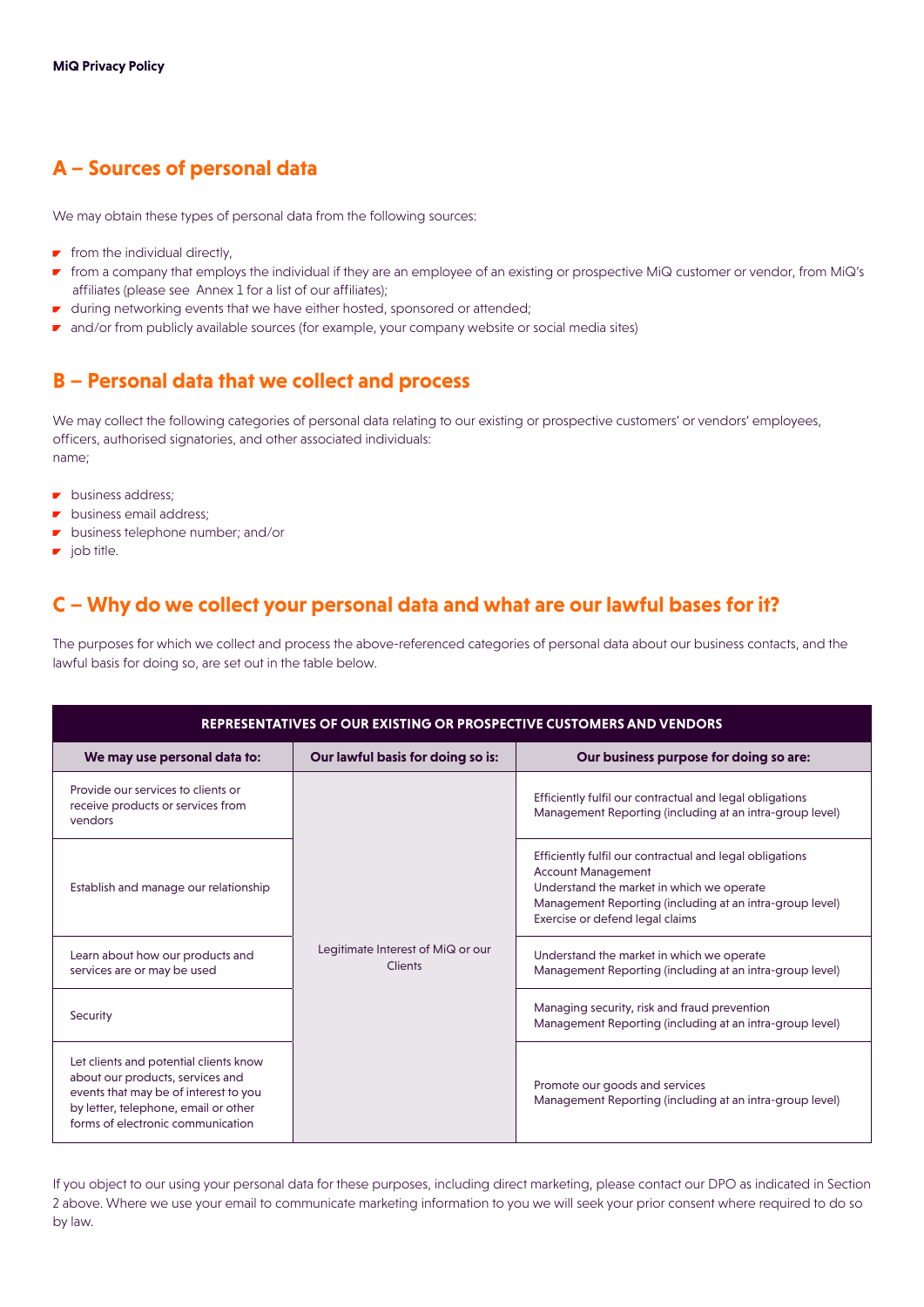## **D - How long do we keep the personal data of our business contacts?**

We will keep and process your personal data only for as long as is necessary for the purposes for which it was collected. We will keep your personal data for the duration of our business relationship and once it ends, we will delete it securely unless there is a legal requirement for us to keep it for longer or the data is necessary for the establishment, exercise or defence of legal claims.

# 3.4 Visitors to Our Premises

- $\blacktriangleright$  A Sources of personal data
- $\blacktriangleright$  B Personal data that we collect and process
- ▼ C Why do we collect your personal data and what are our lawful bases for it?
- D How long do we keep your personal data?

## **A – Sources of personal data**

We may obtain your personal data from you directly via registration and CCTV placed at our offices.

### **B – Personal data that we collect and process**

- name;
- business contact details;
- **v** organisation;
- **F** image, from CCTV cameras at our premises.

## **C – Why do we collect your personal data and what are our lawful bases for it?**

| <b>VISITORS TO OUR PREMISES</b>                 |                                   |                                              |  |
|-------------------------------------------------|-----------------------------------|----------------------------------------------|--|
| We may use personal data to:                    | Our lawful basis for doing so is: | Our business purpose for doing so are:       |  |
| Security                                        | Legitimate Interest of MiQ        | Managing security, risk and crime prevention |  |
| Maintain records of visitors to our<br>premises |                                   | Management Reporting                         |  |

If you object to us using your personal data for these purposes, please contact our DPO as indicated in Section 2 above.

### **D - How long do we keep the personal data of visitors to our premises?**

We keep our visitors' personal data for as long as necessary to ensure security of our office visitors and as soon as it is no longer necessary. CCTV footage is stored in back-up for 30 days, unless there is a legal requirement for us to keep it for longer or the data is necessary for the establishment, exercise or defence of legal claims.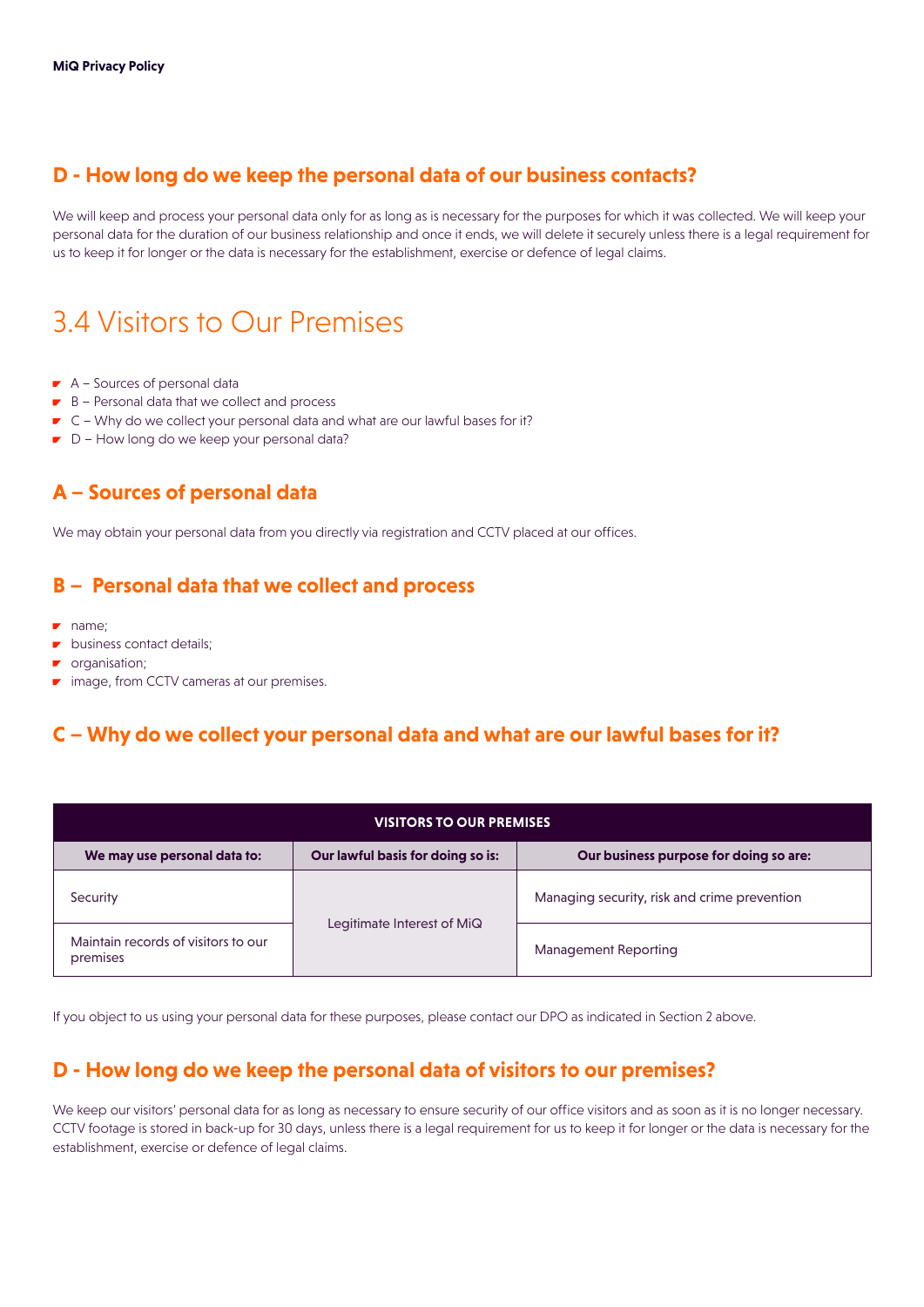# **4. Who we share your personal data with**

We do not sell your personal data to third parties.

#### **MiQ's Affiliates**

We may share your personal data with MiQ's affiliates (see the list in Annex 1).

#### **Our Partner Organisations and Service Providers**

We may disclose information about you to organisations that provide a service to us, on the understanding that they will keep the information confidential and will comply with the GDPR and other relevant data protection laws.

We may share your information with the following types of service providers:

- technical support providers such as Appnexus & Google who assist with placement of cookies, collection of data from them and IT infrastructure;
- providers that help us generate an ad image and content and collate information on viewing the ad on the web such as Sizmek, Jivox & Appnexus;
- ad verification partners, in particular Integral Ad Science (IAS), that help us to verify that users are genuine and not fraudulent 'bots' through analysis of browsing information they have on your IP address, which ensures that the data we rely on to cater to user preferences is not distorted by false inputs;
- professional advisers such as solicitors, accountants, tax advisors, auditors and insurance brokers; and/or
- third party software providers, including 'software as a service' solution providers, where the provider hosts the relevant personal data on our behalf;
- providers that help us store, collate and organise information effectively and securely, both electronically and in hard copy format, and for marketing purposes.

#### **Company Mergers and Takeovers**

We may transfer your personal data to potential purchasers and their advisors, subject to appropriate confidentiality obligations, in the event we decide to dispose of all or parts of our business.

# **5. Transfers of personal data outside the EU/European Economic Area**

If and when transferring your personal data outside the EEA, we will only do so using one of the following safeguards:

- $\triangleright$  the transfer is to a non-EEA country which has an adequacy decision by the EU Commission;
- the transfer is covered by a contractual agreement, which covers the GDPR requirements relating to transfers to countries outside the EEA;
- the transfer is to an organisation which has Binding Corporate Rules approved by an EU data protection authority; or
- the transfer is to an organisation in the US that is EU-US Privacy Shield certified.

International transfers between MiQ affiliates are governed by EU Commission-approved Standard Contractual Clauses for Controllers and, where relevant, for Processors.

We may also transfer your data to third-party vendors outside the EU, such as our customer relationship management systems providers and partner organisations. Where we do so, the Standard Contractual Clauses or other safeguards approved by the European Commission are in place to safeguard that personal data.

You may request a copy of these agreements by contacting our DPO as indicated in Section 2 above.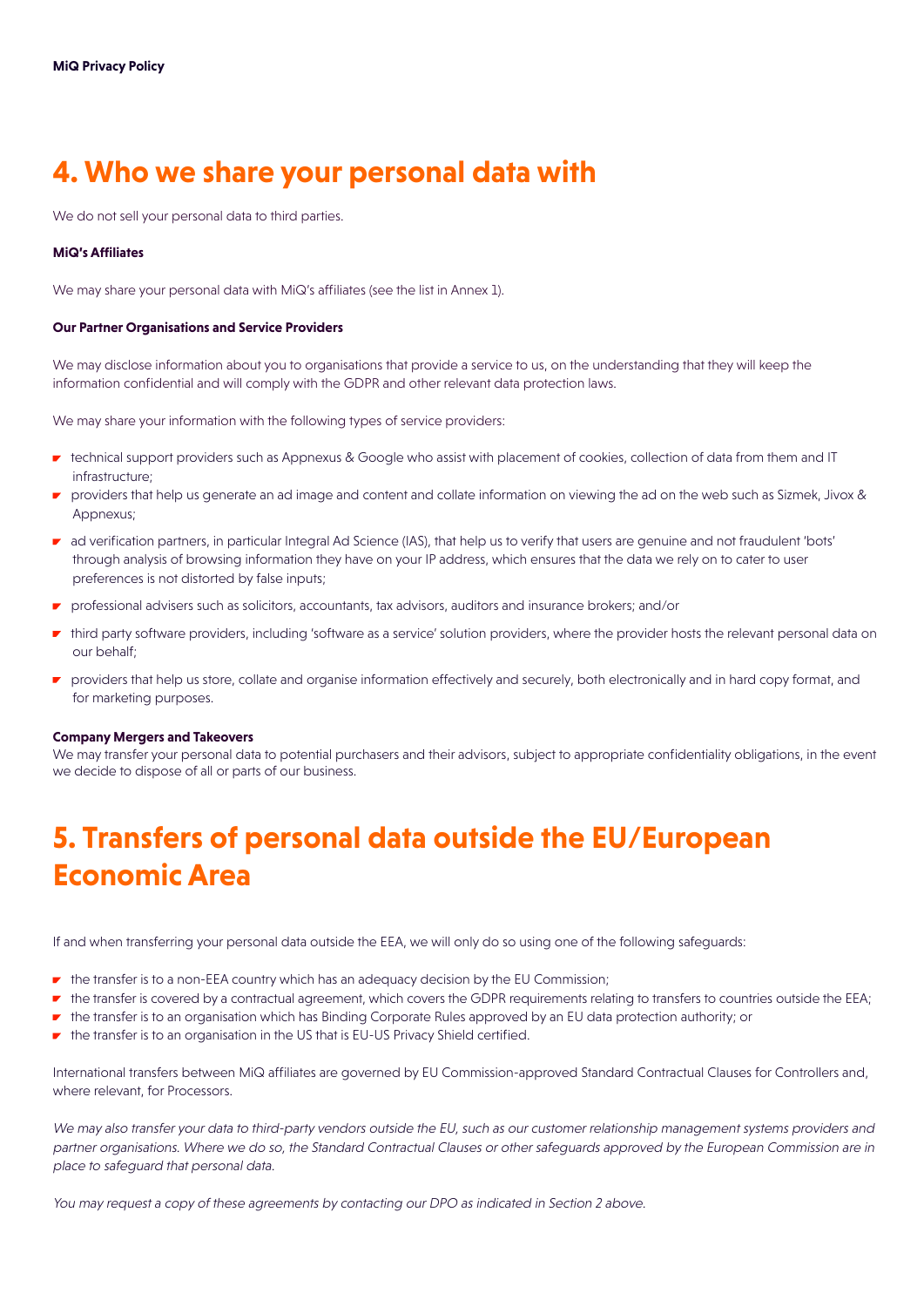# **6 Your Rights**

#### **EU PRIVACY RIGHTS**

The GDPR provides you with certain rights in relation to the processing of your personal data, including to:

- Request access to personal data about you (commonly known as a "data subject access request"). This enables you to receive a copy of the personal data we hold about you, and to check that we are lawfully processing it.
- Request rectification, correction, or updating to any of the personal data that we hold about you. This enables you to have any inaccurate information we hold about you corrected.
- Request personal data provided by you to be transferred in machine-readable format ("data portability").
- Request erasure of personal data. This enables you to ask us to delete or remove personal data.

Where there is no good reason for us continuing to process it. You also have the right to ask us to delete or remove personal data where you have exercised your right to object to processing (see below).

- Request the restriction of processing of your personal data. This enables you to ask us to suspend the processing of personal data about you (e.g. if you want us to establish its accuracy or the reason for processing it).
- **Object to the processing of your personal data in certain circumstances. This right may apply where the processing of your personal** data is based on the legitimate interests of MiQ or our clients, as explained in Section 3 'Categories and Sources of Personal Data and Purposes and Lawful Basis for Processing' above, or where decisions about you are based solely on automated processing, including profiling.

These rights are not absolute and are subject to various conditions under applicable data protection and privacy legislation and other relevant legislation.

If at any time you decide that you would like to exercise any of your rights as set out above, please contact our DPO as indicated in Section 2 above.

#### **CHOICES RELATED TO COOKIES AND INTEREST-BASED ADVERTISING**

We adhere to the European Interactive Digital Advertising Alliance ("EDAA") Self-Regulatory Principles for Online Behavioral Advertising. Visit [www.youronlinechoices.com](https://www.youronlinechoices.com/) to exercise choice with respect to EDAA participants, including opting out of Online Behavioral Advertising.

#### **Web Browser Opt-Out**

MiQ serves cookies, and works with partners to serve cookies, in order to provide relevant advertising. View the chart below for additional opt-out options for MiQ targeting.

| <b>SERVED BY</b>         | <b>OPT-OUT OPTIONS</b> |
|--------------------------|------------------------|
| <b>Trade Desk/Adsrvr</b> | <b>Click here</b>      |
| Google                   | Click here             |
| Jivox                    | <b>Click here</b>      |
| Amazon                   | <b>Click here</b>      |
| Xandr/MiQ                | <b>Click here</b>      |
| Liveramp                 | <b>Click here</b>      |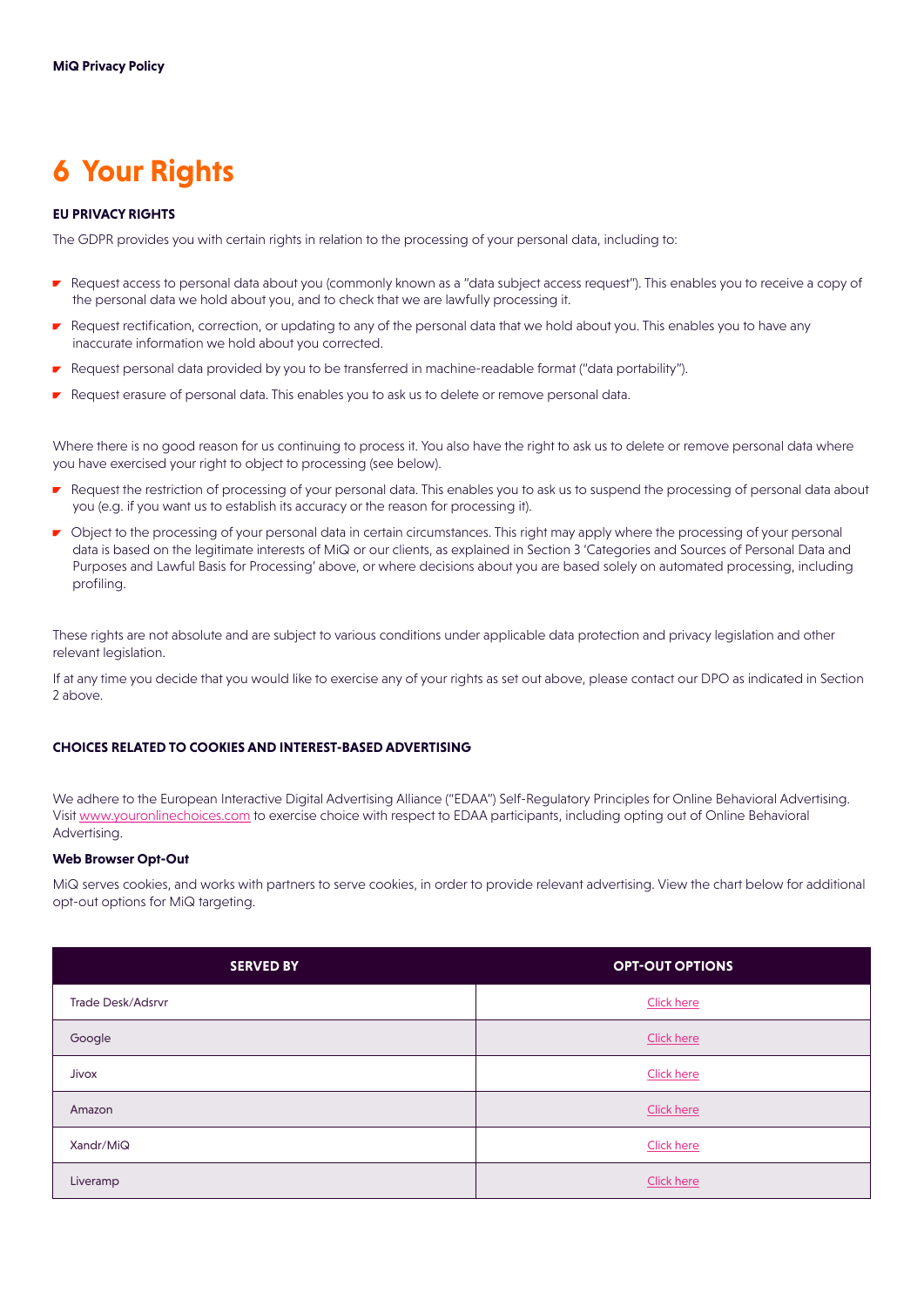Please note that opting out does not block ads, rather it stops tracking.

If you have multiple internet browsers or users on the same computer or device, you will need to perform the opt-out operation for each browser, device, and/or user. If you or your privacy software deletes the opt-out cookie from your computer, browser, or device, you will need to repeat the process.

#### **Mobile Application Opt-Out**

Mobile devices allow users to opt-out of the collection of usage information within their mobile apps. To opt-out of personalized interestbased advertising on your mobile device(s), please take the following steps:

- On Android devices, go to Settings, and then select the option Google. On the resulting screen, select Ads, and you will see the option to opt-out of ads personalization.
- On Apple devices, go to Settings, and then select the option Privacy. On the resulting screen select Advertising, and you will see the option to turn on limited ad tracking.

#### **Location Opt-Out**

By updating the location preferences on your device, or by updating the settings for individual apps, you can block the collection of location data.

#### **Multiple Devices and Browser Opt-Out**

We may use cross-device mapping services in order to link devices that belong to the same user or household. Users can opt-out of the collection of information for each device and browser by taking the steps mentioned above. However, opting out of the collection of information for one device or browser will not result in you being opted-out of the collection of information for other devices or browsers. As such, you may need to opt-out of multiple devices and browsers.

Please note that use of the opt-out cookie will affect our ability to provide you content and advertisements that will more effectively match your interests and may prevent us from controlling the frequency with which you may view any particular advertisement. Please report any problems related to the opt-out process, or any complaints with regard to Online Behavioral Advertising data and its use, to [privacy@miqdigital.com.](mailto:privacy%40miqdigital.com?subject=privacy%40miqdigital.com)

#### **Annex 1 – MiQ Affiliates**

- MiQ Digital USA, Inc.
- MiQ Digital Canada, Inc.
- MiQ Digital India Private Limited
- MiQ Digital Commercial Private Limited
- MiQ Digital (Shanghai) Co. Ltd.
- MiQ Digital Singapore PTE Ltd.
- MiQ Digital Australia PTY Ltd.
- Media iQ Digital India Pvt Ltd.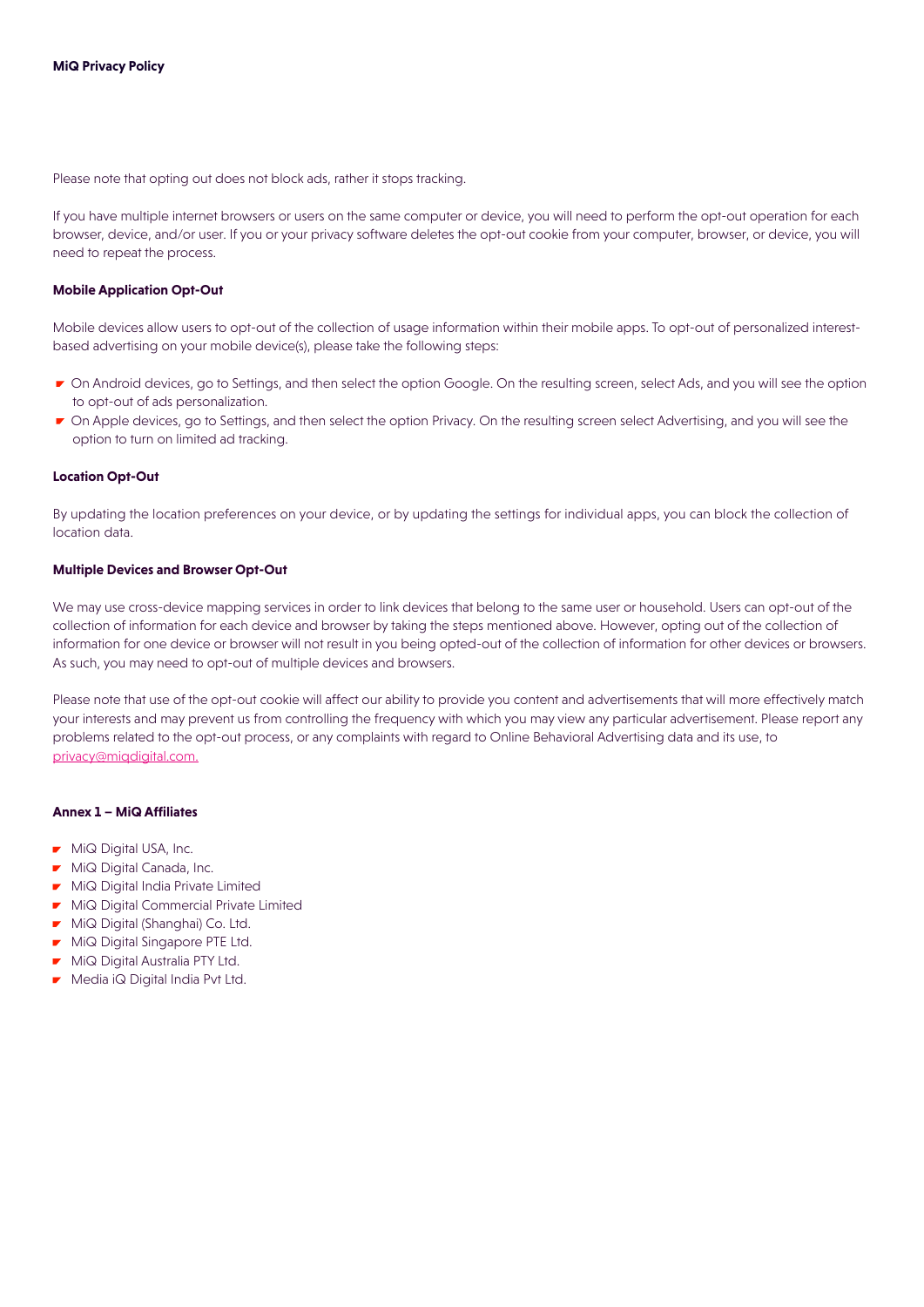# PRIVACY FOR ONLINE USERS OUTSIDE THE EU

#### **Effective Date: January 1, 2020**

#### **PRIVACY STATEMENT/YOUR PRIVACY RIGHTS**

If you are a California resident, you have the right to request access to certain Personal Data MiQ has about you. You also have the right to request that certain Personal Data be deleted.

Please [click here](#page-16-0) for more information about your specific privacy rights.

This Privacy Statement ("Statement") contains details about how we collect, use, and share with third parties any information relating to an identified or identifiable natural person ("Personal Data") that we obtain or collect. Please read this Statement carefully.

## **1 – Applicability**

This Statement applies to information we collect about individuals who interact with MiQ, such as through our website, [www.wearemiq.com](http://www.wearemiq.com) (our "Site"), applications, platforms, email, or in other ways (collectively, our "Systems"); visitors to other publisher's websites and digital properties, including advertiser sites, third party sites, and Internet-connected devices whose browsing activities we analyze as part of digital advertising campaigns; business and marketing contacts; and visitors to our physical premises. This Statement does not apply to information about job applicants or MiQ employees. This Statement also does not apply to, and we do not control the privacy practices, of third-party sites that may be accessible through hyperlinks on our website, which have their own privacy statements. Linking to a third-party site does not mean that we endorse the site, any products or services described on the site, or any other material contained in that site.

Whenever you interact with MiQ or provide information to us on behalf of another individual or entity, such as by providing or accessing Personal Data about another individual, you represent that you have the authority to do so.

If you do not agree with our policies and practices, do not access, use, or otherwise interact with our Systems. You can also exercise certain choices about how we handle your information in the [Choices section](#page-16-0) below.

## **2 – Changes**

We may update or modify this Statement from time to time. The current Statement will be posted at the bottom of the home page of the Site and will be effective when posted. We encourage you to visit this Statement frequently to stay informed, as your continued use of our Systems following the posting of changes to these terms means that you consent to such changes. If any of the changes are unacceptable to you, you should cease using the Systems. When required under applicable laws, we will seek your consent to use or share Personal Data we have already collected about you in a materially different manner than described in this Statement.

## **3 – Sources and Categories of Personal Data, and How We Use It**

MiQ is a technology company operating in the digital advertising ecosystem. We use data analytics to help our clients (advertisers, media agencies, brands) to advertise their ads on websites or web properties that allow third party advertising ("Publishers")

We develop insights for our clients or for Publishers into the browsing behavior of visitor's to Publisher's websites and users of digital properties (for example, consumers that visit or otherwise interact with websites, mobile apps, and other Internet-connected properties (like Internet-connected TVs)) that advertisers use to deliver, measure or track advertising and obtain other insights in order to develop targeted digital advertising campaigns for our clients that create a better user experience.

We collect and process Personal Data about visitors to our own website www.wearemiq.com as well as business contact data relating to the account representatives of our customers and vendors, and visitors to our physical premises. We may source, use and otherwise process Personal Data in different ways in regard to each of these data subject categories, as explained in the following sections:

We may combine information that we receive from the various sources described in this Statement, including third party sources, and use or disclose it for the purposes identified below.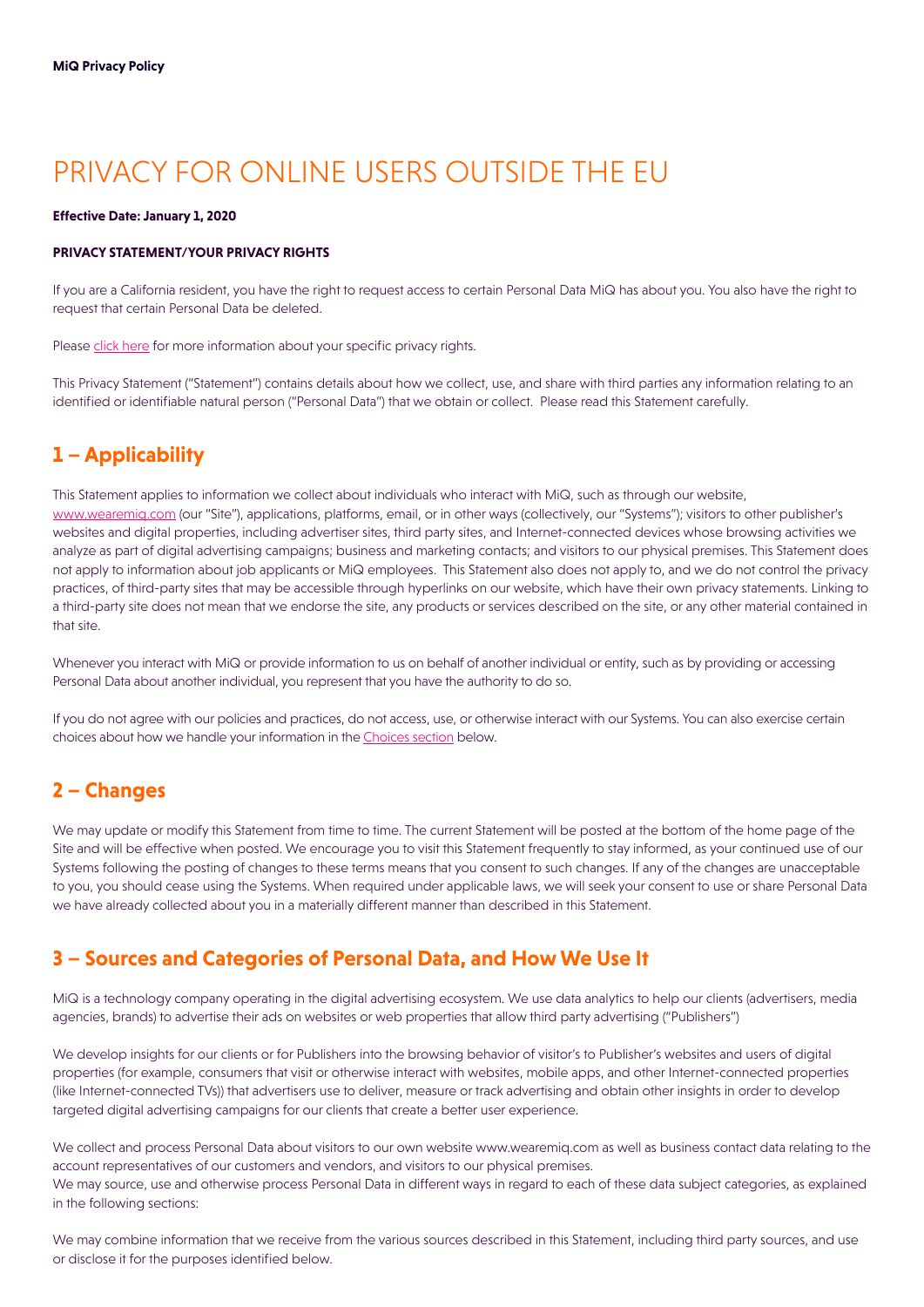#### **A. Visitors to Publishers' Websites and Users of Digital Properties**

We may collect information about consumers that visit and otherwise interact with websites, mobile apps, and other Internet-connected properties that publishers, advertisers, and other third parties (or companies acting on their behalf) use to deliver, measure, or track advertising and obtain other insights.

#### **i. Sources of Personal Data**

We generally obtain information about you from third parties.

- ▼ We obtain information about you and your use of the Systems from MiQ Affiliates.
- ▼ We obtain information about you from our clients seeking to place advertisements.
- We obtain information about you from our service and content providers that help us place advertisements or measure effectiveness.
- We obtain information about you from companies that provide or sell information we use to target advertising or measure effectiveness.
- We obtain information about you from parties that place cookies or advertisements on their websites.
- ▼ We obtain information about you from other users of the Systems.

#### **ii. Information We Collect**

MiQ may collect the following types of Personal Data about visitors to Publisher's sites and digital properties such as:

- Device Identifying Information and Other Identifiers, such as data that identifies you like a user ID, cookie ID, hashed email address, registration ID or segment ID, and data that identifies your device or web browser like user agent, device ID, cross-device ID, hashed TV identification, device type, URL, IP address, location address, browser information or other similar identifiers.
- Commercial information, such as customer ID, products or services purchased, obtained, or considered and associated timestamps, or other purchasing or consuming histories or tendencies.
- **Demographic information, such as your age, ethnicity, gender, marital or familial status, or education.**
- Household information, such as household income, presence of children in the household, or TV commercial and program viewing history (tied to devices in the house).
- Internet or other electronic network activity information, such as your browsing behavior, search behavior within websites and applications, or information regarding your interactions with an Internet-connected website, application, or advertisement.
- Geolocation information, such as zip code, your precise location based on your device's global position systems (GPS) signal, truncated latitude and longitude, and approximate location data from your IP address.
- Inferences drawn from any of the information we collect to create a profile about you reflecting your preferences, characteristics, behavior, or attitudes.
- Non-sensitive health information, in the US, based on visits to the websites or mobile applications of select health-related advertisers (retargeting) and standard audiences from 3rd party data providers. A full list of standard health categories used can be found [here.](http://www.wearemiq.com/wp-content/uploads/2020/07/MiQ-Standard-Health-Categories-2020.pdf)
- **Example retargeting segments would include visitors to websites of MiQ clients promoting over-the-counter drugs, generalist hospitals** and health centers, or prescription drugs and medical devices for common conditions such as high cholesterol or type-2 diabetes.
- Political information, in the US, we may use data from 3rd party data providers that is based on political information or interests such as party membership, political affiliation and voter registration. A list of standard political segments used can be found [here.](https://cdn2.hubspot.net/hubfs/4784870/MiQ%20Standard%20Political%20Segments%202020.pdf) We also may work with some political campaigns to utilize their data (e.g., voting history, registration status, etc.).
- Viewed content information, we collect information about the video content you view on certain smart TVs or connected devices.

#### **iii. Purposes for Collecting Your Information**

MiQ does not place ads targeted to the characteristics of any particular individual. Instead, we generally target population segments or groups of individuals. These segments generally involve aggregated groups of users, typically thousands or hundreds of thousands of users who may share common characteristics. MiQ may use your information in the following ways:

#### **• To provide our services to clients or receive products or services from vendors:**

- to deliver or assist our clients and business partners to deliver targeted ads;
- to enable service and content providers to assist or facilitate our provision of advertising and other services to our clients;
- $\triangleright$  to measure and analyze the effectiveness of the ads presented and trends in social media activity;
- **to more effectively match advertisements and website content with users' interests; and**
- to provide customer service, process transactions, verify customer information, manage customer records, or similar services.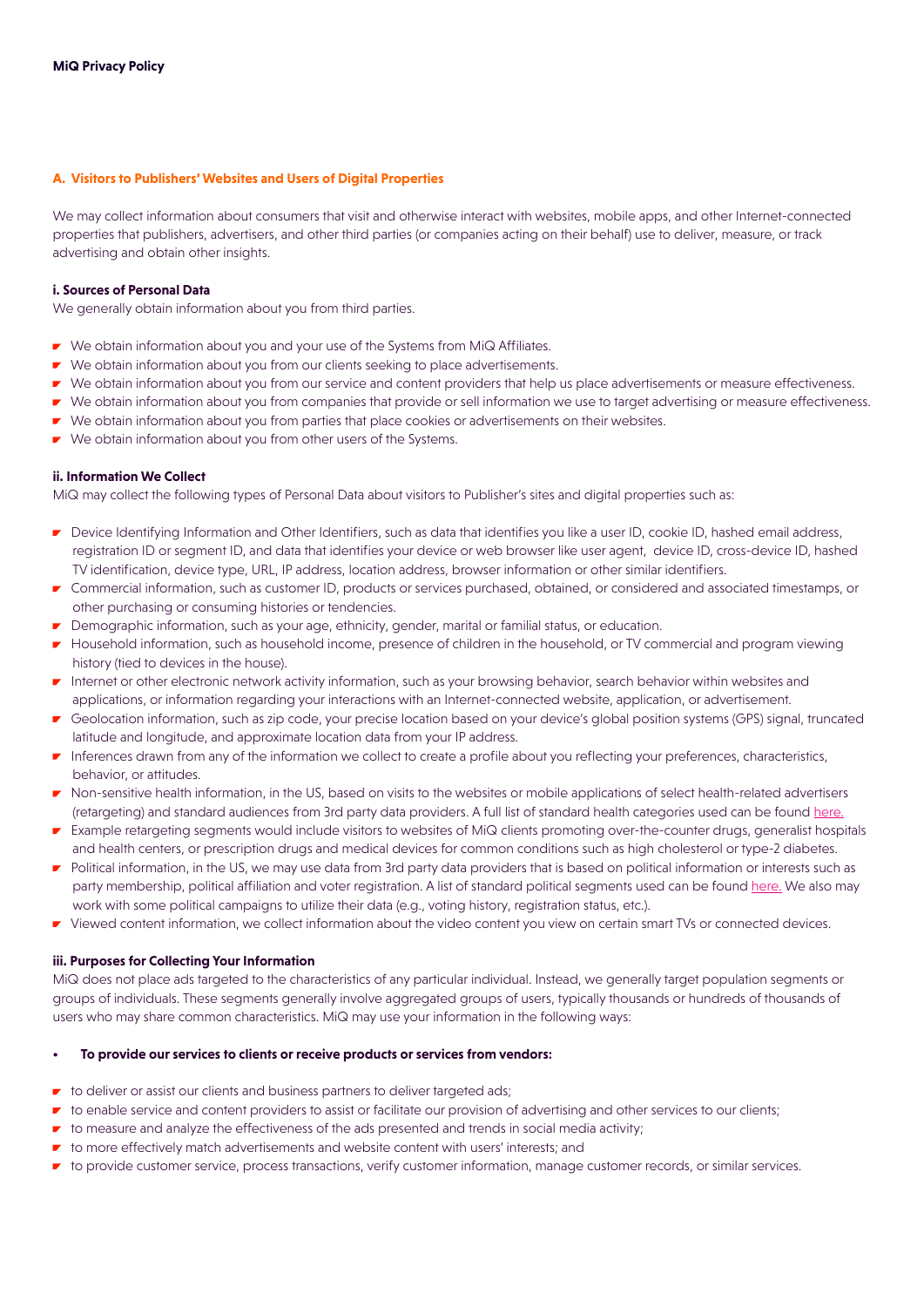#### **• For internal business purposes:**

- to diagnose, repair and track service and quality issues:
- $\bullet$  to help us maintain the quality of our services:
- $\blacktriangleright$  to detect and manage security incidents and protect against malicious activity;
- $\blacksquare$  for system administration purposes:
- $\blacktriangleright$  to research technological developments;
- to monitor statistical data about users' browsing actions and patterns;
- to assist us in improving the operation of our services and to enhance our services; or
- to respond to your requests and choices (as described in the [Choices section](#page-16-0) below).

#### **• For legal, safety, or security reasons:**

- to comply with applicable laws and regulations or to respond to a subpoena, search warrant, or other lawful request for information received by us, whether or not a response is required by applicable law;
- **to enforce the [Terms of Use](https://www.wearemiq.com/terms-conditions/) or to protect our rights; or**
- to protect the safety of members of the public and users of the Systems.

#### **• For any other purpose for which you provide consent.**

#### **iv. How Long We Keep Your Information**

Data that MiQ collects about users' activities and interactions with digital properties is generally kept for no more than 2 years, after which it is anonymized or aggregated. Anonymous and aggregated information may be stored for up to 7 years for internal business purposes.

#### **B. Visitors to our Site**

#### **i. Sources of Personal Data**

We may collect information about you in the following ways:

- Information you provide to us directly, such as when you register on our Site; sign up for offers or purchase services or otherwise communicate with us.
- Information collected or inferred from your use of the Site, such as when and how often you visit or otherwise interact with the Site, through the use of Cookies or Web Trackers as described in [Section 5](#page-16-0) of this policy.

#### **ii. Information We Collect**

The types of information that MiQ may collect about visitors to our website (www.wearemiq.com) or other digital properties managed by MiQ include:

- Identifiers, such as name, postal address, telephone number, unique personal identifier, user name, email address, account name, or other similar identifiers.
- Device identifying information, such as IP address, location address, browser information, device type, or cookie IDs.

#### **iii. Purposes for Collecting Your Information**

MiQ collects your information and may use for the following purposes:

- **• To provide you with services if you interact with MiQ directly:**
- $\blacktriangleright$  to provide you with products or services you request;
- **to provide customer support, process transactions, verify your information; or**
- $\blacktriangleright$  to communicate with you.
- **• For internal business purposes:**
- $\blacktriangleright$  to diagnose, repair, and track service and quality issues;
- $\bullet$  to help us maintain the quality of our services;
- to detect and manage security incidents and protect against malicious activity;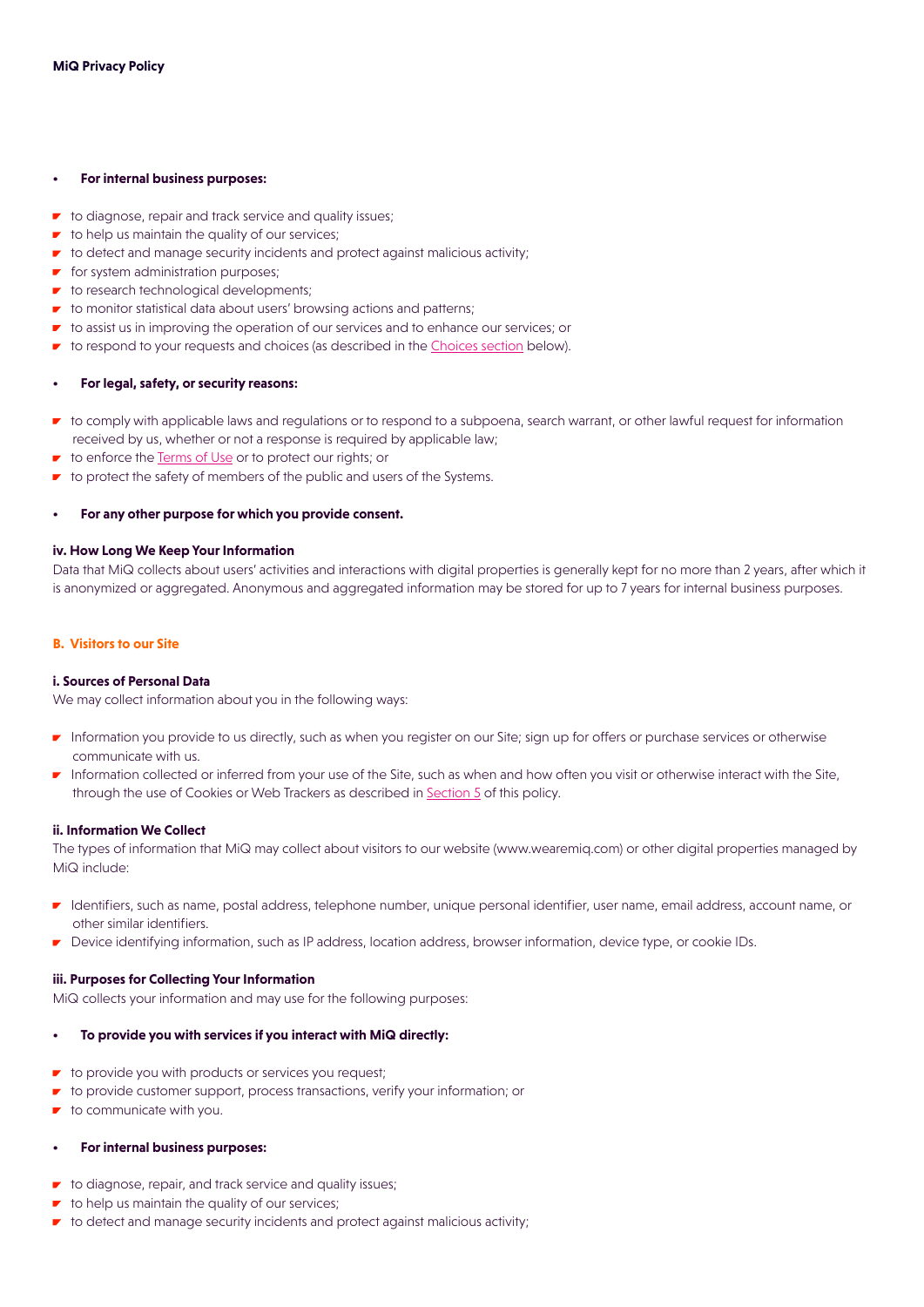- to manage customer records;
- $\blacktriangleright$  for system administration purposes;
- to research technological developments:
- $\bullet$  to research for marketing purposes:
- to monitor statistical data about users' browsing actions and patterns;
- $\triangleright$  to assist us in improving the operation of our services and to enhance our services; or
- to respond to your requests and choices (as described in the [Choices section](#page-16-0) below).

#### **• For legal, safety, or security reasons:**

- to comply with applicable laws and regulations or to respond to a subpoena, search warrant, or other lawful request for information received by us, whether or not a response is required by applicable law;
- to enforce the [Terms of Use](https://www.wearemiq.com/terms-conditions/) or to protect our rights; or
- to protect the safety of members of the public and users of the Systems.

#### **• For any other purpose for which you provide consent.**

#### **iv. How Long We Keep Your Information**

We will keep and process your Personal Data only for as long as necessary for the purposes for which it was collected in connection with your use of our Site, unless there is a legal requirement for us to keep it for longer or the data is necessary for the establishment, exercise, or defense of legal claims.

#### **C. Business and Marketing Contacts**

#### **i. Sources of Personal Data**

We may collect business contact data related to the account representatives of our customers and vendors in the following ways:

- Information you provide to us directly, such as when you register on our Site; sign up for offers or purchase services; attend networking events that we host, sponsor or attend; or communicate with us.
- Information from your employer, such as when your employer provides us information related to its use of or interaction with our services or products.
- Information from publicly available sources, such as your company website or social media sites.
- Information from MiQ Affiliates (please see Annex 1 for a list of our Affiliates).

#### **ii. Information We Collect**

The types of information that MiQ may collect about you include:

- $\blacksquare$  Identifiers, such as name or user name.
- Professional or employment-related information, such as business postal address, business telephone number, business email address, job title, organization, and other information you provide when purchasing our services.
- Payment Information, such as bank information, credit card details or other data necessary for MiQ or its service providers to process payments.

#### **iii. Purposes For Collecting Your Information**

MiQ may use your information in the following ways:

- $\blacksquare$  To provide our services to clients or receive products or services from vendors.
- To provide you with services if you interact with MiQ directly, including establishing and managing our relationship.
- For marketing to let clients and potential clients know about our products, services, and events that may be of interest.
- For internal business purposes: to learn about how our products and services are or may be used; or for security, risk, and fraud prevention management and reporting.
- For legal, safety, or security reasons: to comply with applicable laws and regulations or to respond to a subpoena, search warrant, or other lawful request for information received by us, whether or not a response is required by applicable law; to enforce the [Terms of Use](https://www.wearemiq.com/terms-conditions/) or to protect our rights; or to protect the safety of members of the public and users of the Systems.
- $\blacktriangleright$  For any other purpose for which you provide consent.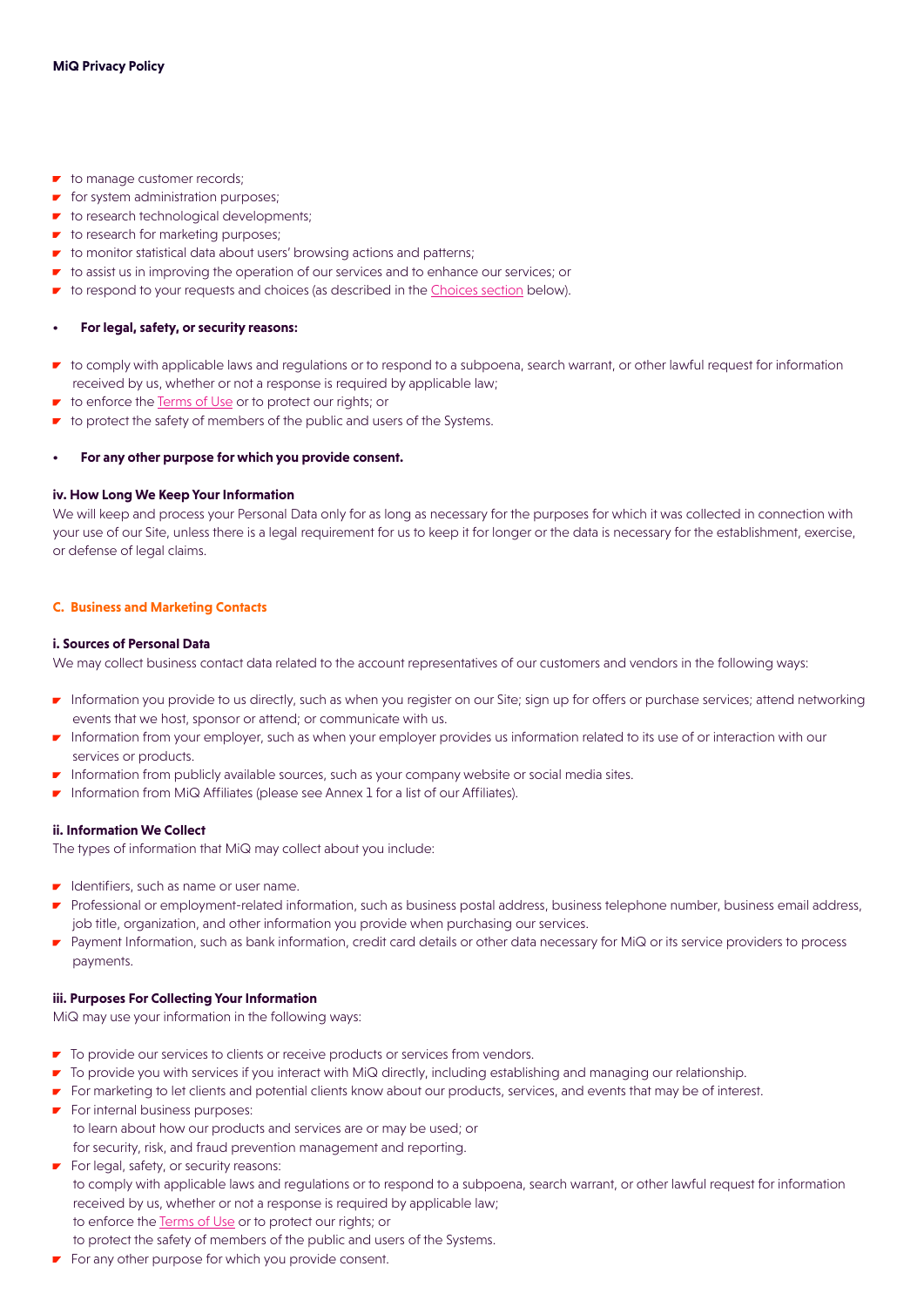#### **iv. How Long We Keep Your Information**

We will keep and process your Personal Data only for as long as is necessary for the purposes for which it was collected. We will keep your information for the duration of our business relationship and once it ends, we will delete it securely unless there is a legal requirement for us to keep it for longer or the data is necessary for the establishment, exercise, or defense of legal claims.

#### **D. Visitors to Physical Premises**

#### **i. Sources of Personal Data**

We may collect information about you directly, such as when you register at a MiQ facility and from CCTV cameras at our offices.

#### **ii. Information We Collect**

The types of information that MiQ may collect about you include:

- Identifiers, such as name or other similar identifiers you provide when signing in at a facility.
- Professional or employment-related information, such as business postal address, business telephone number, business email address, job title, or organization.
- Visual information such as images of you collected via CCTV cameras at our premises.

#### **iii. Purposes for Collecting Your Information**

- For internal business purposes to maintain records of visitors to our premises.
- For legal, safety, or security reasons:

 to comply with applicable laws and regulations or to respond to a subpoena, search warrant, or other lawful request for information received by us, whether or not a response is required by applicable law;

to enforce the [Terms of Use](https://www.wearemiq.com/terms-conditions/) or to protect our rights; or

to protect the safety of members of the public and users of the Systems.

#### **iv. How Long We Keep Your Information**

We keep your Personal Data for as long as necessary for security purposes. CCTV footage is stored in back-up for 30 days, unless there is a legal requirement for us to keep it longer or the data is necessary for the establishment, exercise, or defense of legal claims.

## **4 – With Whom Does MiQ Share Your Information?**

We do not sell your Personal Data to third parties for commercial purposes. We may share your Personal Data with other entities for the purposes disclosed below. We may also share information that has been anonymized or aggregated with third parties for any purpose.

#### **A. Affiliates and Subsidiaries**

We may share your Personal Data within the MiQ family of companies, which includes parents, corporate affiliates, subsidiaries, business units and other companies that share common ownership. We share the information for the purposes disclosed in Section 3 above. See Annex 1 for a list of MiQ Affiliates.

#### **B. Service Providers**

We may share your Personal Data with service providers working on behalf of MiQ for purposes such as placing ads and activities related thereto (such as fraud prevention), assisting with our internal business functions, or supporting our relationship with you. Examples include IT providers, professional advisors (such as accountants), ad verification partners, software providers, analytics companies that assist with cross-device tracking, technical support providers that assist with placement and tracking of cookies and collection of data (including information about preferences and other online activities), service providers that process credit card transactions with our customers, and marketing providers.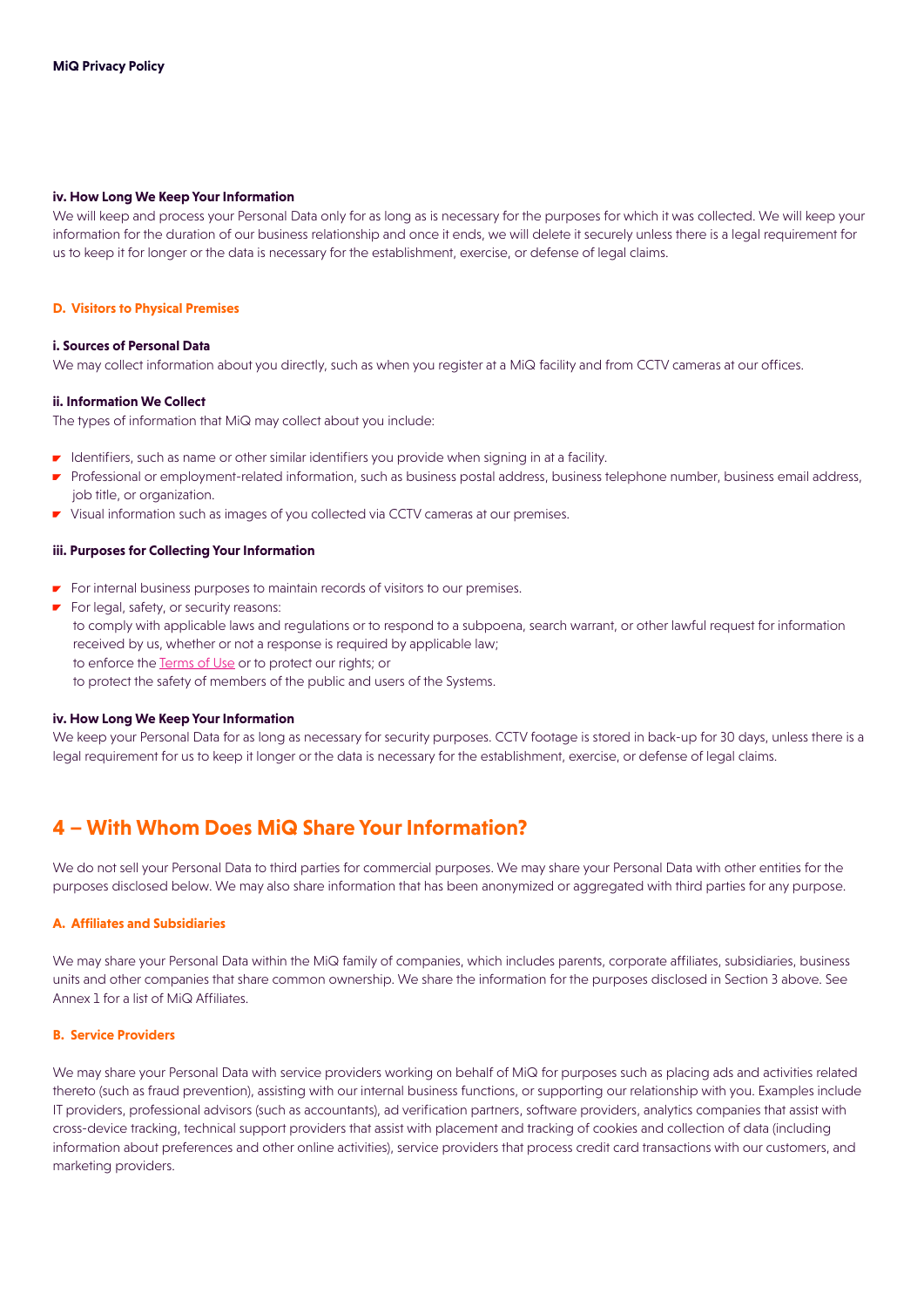#### <span id="page-16-0"></span>**C. Our Clients**

We may share information with our clients who have hired us to perform, measure, or analyze advertising related services such as to optimize advertising, measure effectiveness, conduct market research, or provide other insights and reporting.

#### **D. For Legal, Security, and Safety purposes**

We may share your Personal Data with third parties such as law enforcement or other government agencies to comply with the law or legal requirements, to enforce or apply our [Terms of Use](https://www.wearemiq.com/terms-conditions/) and other agreements, and to protect our rights and the property or safety of MiQ, our users, or third parties.

#### **E. Transaction Partners**

If we, or some or all of our assets, are acquired by another entity, including through a sale in connection with bankruptcy, we will share your Personal Data with that entity.

### **5 – Cookies and Other Tracking Technologies**

MiQ may use cookies, web beacons, pixels, tags or other tracking technologies to collect, use, and disclose information about you and how you interact with our Systems, third parties, and other digital properties. Some cookies exist only during a single session ("session cookies") and some are persistent over multiple sessions over time ("persistent cookies"). Some cookies are placed by MiQ ("first-party cookies") while other cookies are placed by others ("third-party cookies"). We use these technologies for the purposes disclosed above, such as to remember user preferences, maximize the performance of our Systems and services, provide you with offers that may be of interest to you, measure the effectiveness of advertising campaigns and to personalize online content. These cookies and other technologies may be used to track individuals across different devices.

### **6 – Security**

MiQ will take reasonable security precautions to protect the Personal Data that we handle from accidental or unlawful destruction, loss, disclosure, misuse, or alteration.

## **7 – Information About Children**

MiQ does not intentionally collect information from children under 16 years of age, and children under age 16 should not submit any information to us. MiQ Systems are neither developed for, nor directed at, children. If we become aware that a child has provided us with information without parental consent, or a parent or guardian of a child contacts us through the contact information provided below, we will use reasonable efforts to delete the child's information from our databases.

### **8 – Your Choices**

#### **A. California Privacy Rights**

If you are a California resident, you have the right to request access to the Personal Data we have about you. With certain legal exceptions and limitations, you also have the right to request that MiQ delete your Personal Data. You may exercise the following rights by emailing us at [privacy@miqdigital.com](mailto:privacy%40miqdigital.com?subject=privacy%40miqdigital.com) or learn more by calling (800) 756-8340. Exercising these rights will not cause MiQ to treat you or the data we have about you in any manner prohibited by applicable law.

#### **i. Right to Know**

You have the right to request information about the categories and specific Personal Data we have collected about you, the sources of Personal Data, the purposes for collecting the Personal Data, and the third parties to whom we have sold your Personal Data or shared it for a business purpose and the types of Personal Data sold or shared. You may also specifically request information about any third parties with whom we have shared your Personal Data for those third parties' direct marketing purposes. You may request this information by emailing us at [privacy@miqdigital.com.](mailto:privacy%40miqdigital.com?subject=privacy%40miqdigital.com)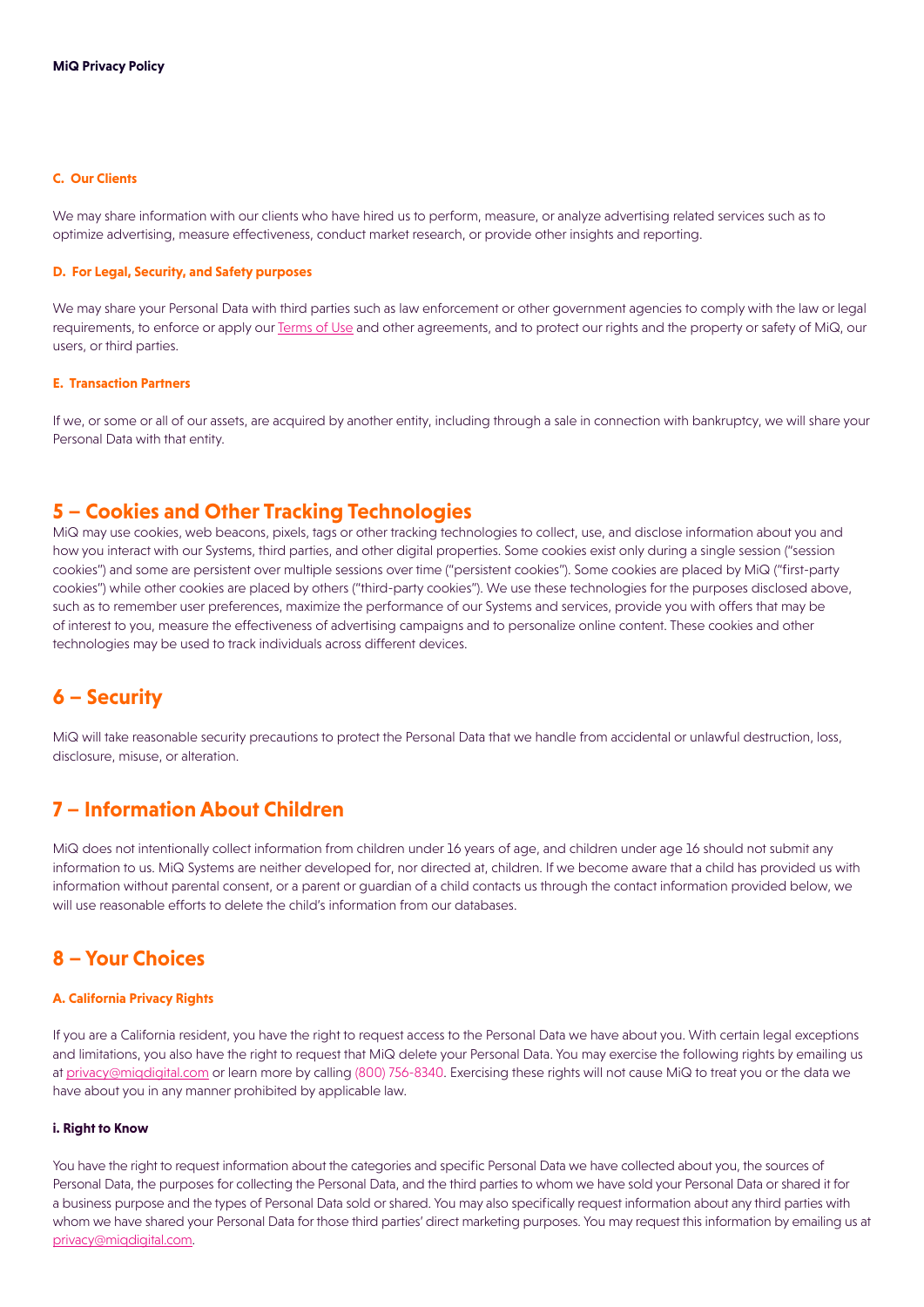In order to verify your identity, we may ask for some additional information from you (e.g., your email address or your country or state of residence.) In most cases, we do not store your email address or other identifiable elements. To verify your identity, we may ask you to provide some additional information about your device or web browser.

Note that you may only request access to your data twice per 12-month period.

#### **ii. Right to Request Deletion**

You have the right to request that MiQ delete your Personal Data. Subject to certain legal exceptions and limitations, MiQ will delete the data it has about you. To request that your data be deleted, please email us at [privacy@miqdigital.com](mailto:privacy%40miqdigital.com?subject=privacy%40miqdigital.com).

In order to verify your identity, we may ask for some additional information from you (e.g., your email address or your country or state of residence.) In most cases, we do not store your email address or other identifiable elements. To verify your identity, we may ask you to provide some additional information about your device or web browser.

#### **iii. Requests through an authorized agent**

You have the ability to designate an authorized agent to make requests on your behalf. We may ask for additional information from you or your agent to confirm that they are authorized to make access and deletion requests on your behalf.

#### **B. Choices Related to Cookies and Interest-Based Advertisings**

We adhere to the Digital Advertising Alliance ("DAA") Self-Regulatory Principles for Online Behavioral Advertising. Visit [www.aboutads.info](http://www.aboutads.info/) to exercise choice with respect to DAA participants, including opting out of Online Behavioral Advertising. MiQ is also a member of the Network Advertising Initiative ("NAI") and adheres to the NAI Code of Conduct for providing notice and choice with respect to Interest-Based Advertising and related activities. Visit [www.optout.networkadvertising.org](http://www.optout.networkadvertising.org/) to opt out of Interest-Based Advertising. Opting out of Interest-Based Advertising will not opt you out of all advertising, but rather only Interest-Based Advertising from MiQ or its agents or representatives.

Some browsers have incorporated Do Not Track ("DNT") preferences. Most of these features, when turned on, send signals to the website you are visiting that you do not wish to have information about your online searching and browsing activities collected and used. As there is not yet a common agreement about how to interpret DNT signals, we do not honor browser DNT signals from website browsers at this time. However, you may refuse or delete cookies or use the "opt out" option available through the DAA or NAI. If you refuse or delete cookies, some of our website functionality may be impaired. If you change computers, devices, or browsers, or use multiple computers, devices, or browsers, and delete your cookies, you may need to repeat this process for each computer, device, or browser. Please refer to your browsers' Help instructions to learn more about how to manage cookies and the use of other tracking technologies.

#### **i. Web Browser Opt-Out**

MiQ serves cookies, and works with partners to serve cookies, in order to provide relevant advertising. View the chart below for additional opt-out options for MiQ targeting.

| <b>SERVED BY</b>         | <b>OPT-OUT OPTIONS</b> |
|--------------------------|------------------------|
| <b>Trade Desk/Adsrvr</b> | <b>Click here</b>      |
| Google                   | <b>Click here</b>      |
| Jivox                    | <b>Click here</b>      |
| Amazon                   | <b>Click here</b>      |
| Xandr/MiQ                | <b>Click here</b>      |
| Liveramp                 | <b>Click here</b>      |
| Vizio                    | <b>Click here</b>      |

Please note that opting out does not block ads from appearing, rather it stops tracking your activity and providing interest-based advertisements.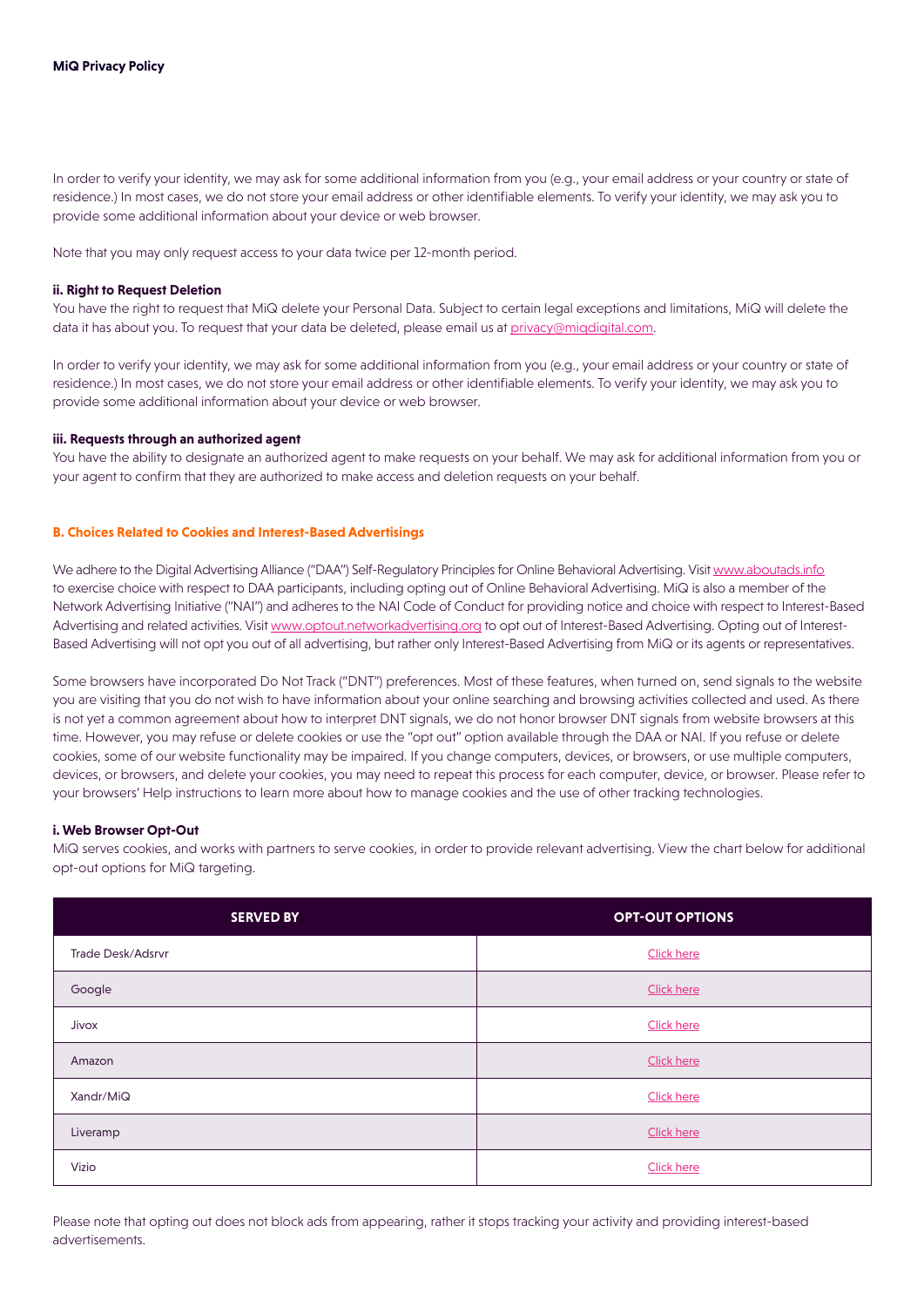If you have multiple internet browsers or users on the same computer or device, you will need to perform the opt-out operation for each browser, device, and/or user. If you or your privacy software deletes the opt-out cookie from your computer, browser, or device, you will need to repeat the process.

#### **ii. Mobile Application Opt-Out**

Mobile devices allow users to opt-out of the collection of usage information within their mobile apps. To opt-out of personalized interestbased advertising on your mobile device(s), please take the following steps:

- On Android devices, go to Settings, and then select the option Google. On the resulting screen, select Ads, and you will see the option to opt-out of ads personalization.
- On Apple devices, go to Settings, and then select the option Privacy. On the resulting screen select Advertising, and you will see the option to turn on limited ad tracking.

[Click here](https://www.networkadvertising.org/mobile-choice/) for NAI mobile opt out.

#### **iii. Location Opt-Out**

By updating the location preferences on your device, or by updating the settings for individual apps, you can block the collection of location data.

#### **iv. Multiple Devices and Browser Opt-Out**

We may use cross-device mapping services in order to link devices that belong to the same user or household. Users can opt-out of the collection of information for each device and browser by taking the steps mentioned above. However, opting out of the collection of information for one device or browser will not result in you being opted-out of the collection of information for other devices or browsers. As such, you may need to opt-out of multiple devices and browsers.

Please note that use of the opt-out cookie will affect our ability to provide you content and advertisements that will more effectively match your interests and may prevent us from controlling the frequency with which you may view any particular advertisement. Please report any problems related to the opt-out process, or any complaints with regard to Online Behavioral Advertising data and its use, to [privacy@miqdigital.com.](mailto:privacy%40miqdigital.com?subject=privacy%40miqdigital.com)

[Click here](http://optout.networkadvertising.org/?c=1) for NAI web browser opt out.

## **9 – How Can You Contact MiQ**

If you should have any questions about this Privacy Statement or our information collection, retention, use and sharing practices, please contact us at [privacy@miqdigital.com.](mailto:privacy%40miqdigital.com?subject=privacy%40miqdigital.com)

#### **ANNEX 1: MIQ AFFILIATES**

- MiQ Digital USA, Inc.
- MiQ Digital Canada, Inc.
- MiQ Digital India Private Limited
- MiQ Digital Commercial Private Limited
- MiQ Digital (Shanghai) Co. Ltd.
- MiQ Digital Singapore PTE Ltd.
- MiQ Digital Australia PTY Ltd.
- **Media iQ Digital India Pvt Ltd.**